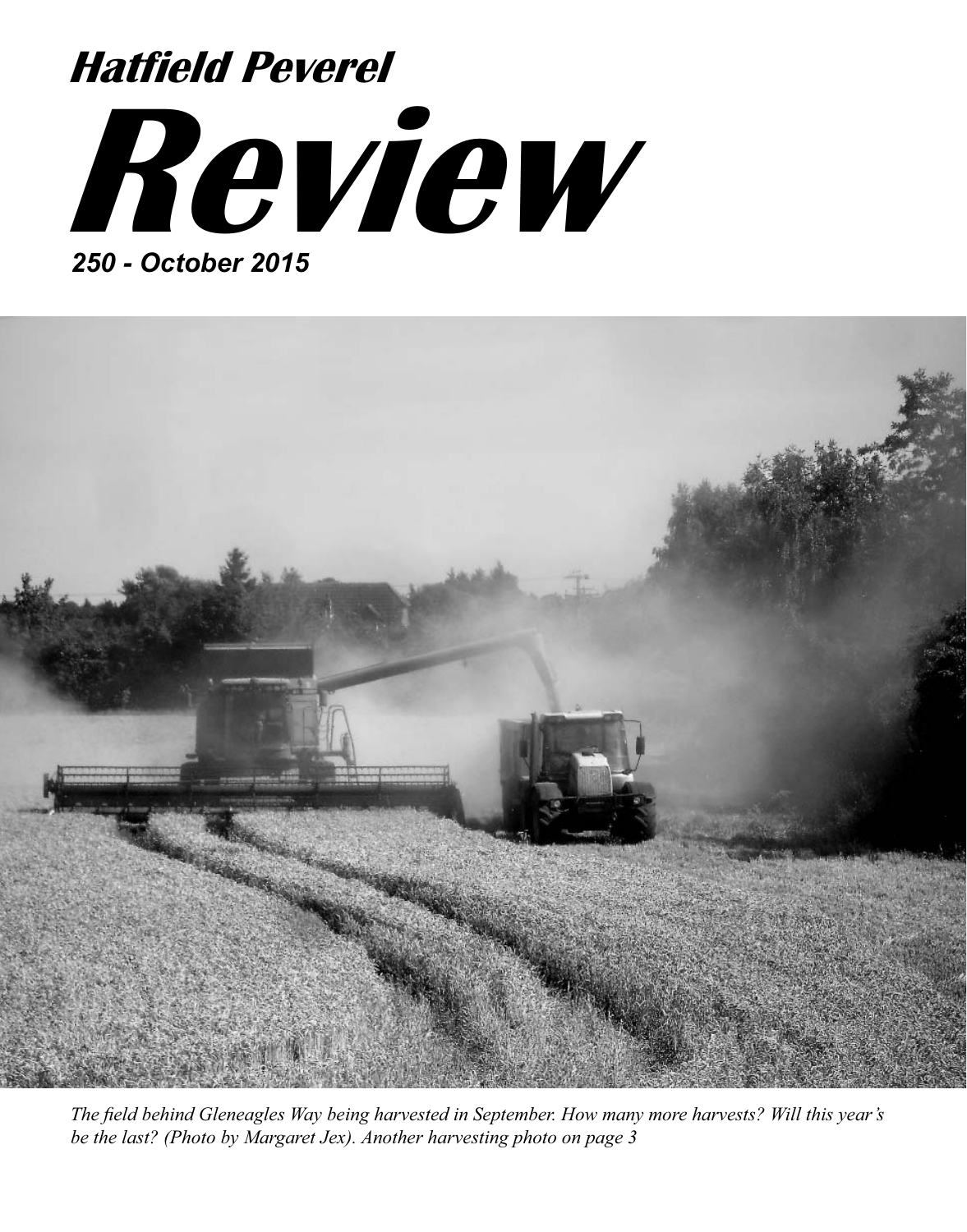

# **Hatfield Peverel Review**

Hatfield Peverel Parish Council publication. Opinions expressed are not necessarily those of the Council.

The editors are Jackie and Ken Earney. Contributions to 59 Willow Crescent, by email to kenearney@hotmail.com or by phoning 01245 381235.

#### **Contents**

| Future of the village/Feoffees/flu jabs | 3     |
|-----------------------------------------|-------|
| Allotrments/Horticultural Society       | 4     |
| NDP progress and dates/                 | 5     |
| Goodbye to our postmistress             |       |
| Parish Council news                     | 6     |
| Cubs centenary/Speeding traffic         | 7     |
| Buses reinstated/charity biker/         | 8     |
| <b>Edward Bear</b>                      |       |
| Hadfelda WI/Essex Dog Day               | 9     |
| Peverel Wine Club/Walkers               | 10    |
| Party in the Park/PiP photographs       | 11    |
| Bowls/Table Tennis/Football             | 12/13 |
| News from St Andrews                    | 14    |
| Mother's Union/Methodist Church         | 15/16 |
| Challenging Autumn course WEA           | 16    |
| Girlguiding                             | 17    |
| Goodbye to our Postmistress/            | 18    |
| village hall happenings                 |       |
| Telephone numbers/Parish Councillors    | 19    |
| The peacocks of Nounsley                | 20    |
| Copy for the December issue by          |       |
| Friday, 13th November please.           |       |
| Christmas ideas would be good.          |       |
|                                         |       |

# **Local events and happenings round and about**

# **Diary Dates**

NDP dates page 5 Church dates page 14 onwards Village hall dates page 18

#### **October**

- 10 Methodist Church coffee morning 10am
- 14 Wine Club
- 17 Helen Rollason coffee morning 10am
- 22 Folk Dance Club
- 24 Salvation Army coffee morning 10am
- 28 Hadfelda WI
- 29 Hatfield Walkers

#### **November**

- 2 Parish Council meeting, village hall 7.30pm
- 3 WEA Autumn talk in Methodist Church, see page 16
- 4 Flower Club
- 5 Folk Dance Club
- 7 St Andrews coffee morning 10am
- 7 Village quiz, see page 20
- 8 Remembrance Day Service 10am
- 11 Wine Club AGM
- 11 Horticultural Society AGM and pumpkin competition
- 14 Methodist Church coffee morning 10am
- 17 Allotment Association AGM 7.30pm St Andrew's Church hall
- 21 Helen Rollason coffee morning
- 26 Hatfield Peverel Walkers
- 28 Salvation Army coffee morning 10am

#### **Correction to August edition**

The report concerning Lord Rayleigh's Farms' road beside the railway on page 3 of the August Review names Dancing Dick's Wood in the first paragraph. This should have read Job's Wood.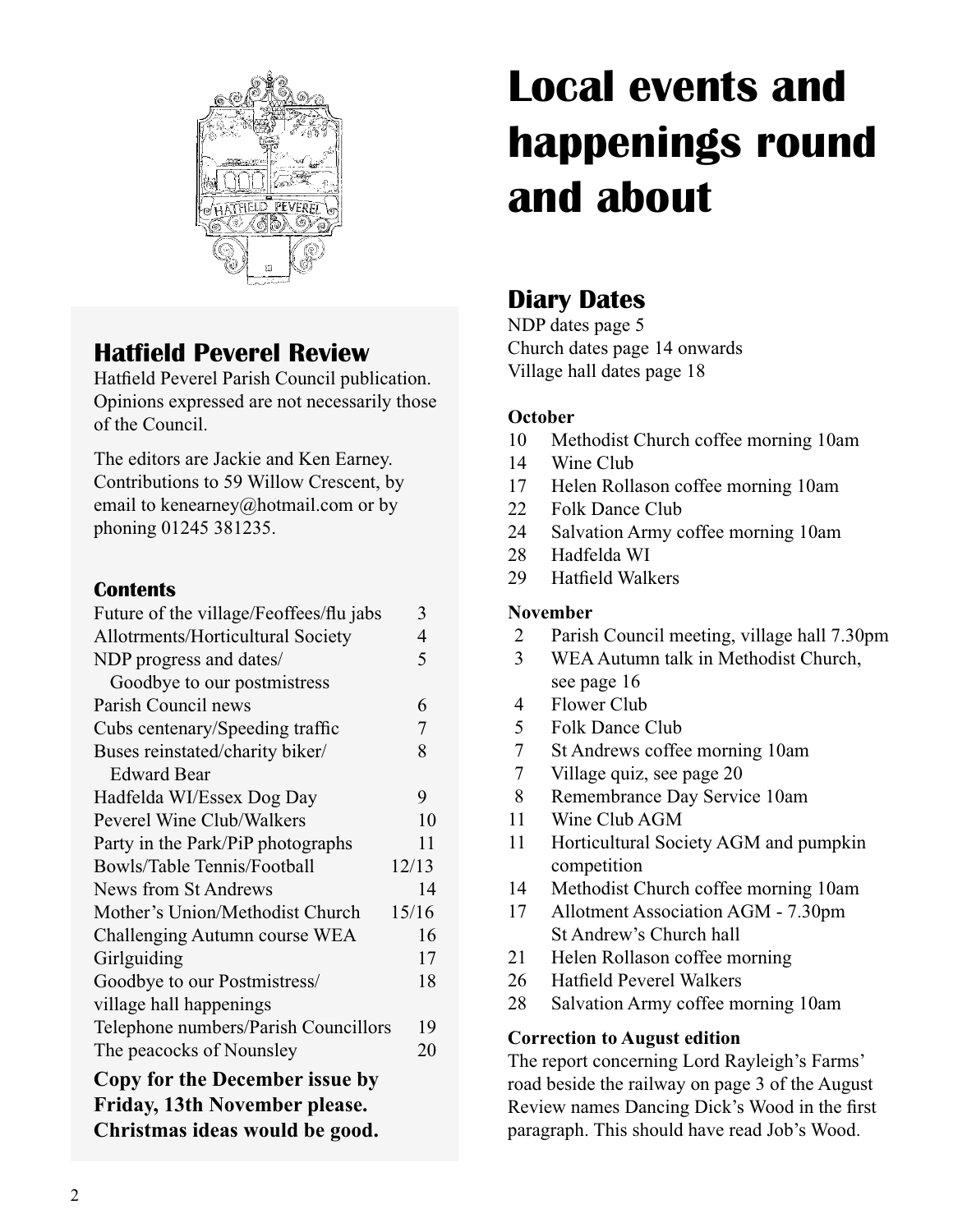# **You can help plan the future of our village...**

This is important. The survey that has come  $\blacktriangle$  through your door with the October Review is for you to fill in. Its not long but could change the way our village looks forever. Progress has to come, but we as residents want some say in the way that change takes place. Who knows our village better than we do, we live here!

The survey has been completed by the NDP Steering Group after much hard work - thank you to everyone who has taken part - the report on page 5 will update you with progress so far.

**Goodbye to our Post Office as we know it**

An unwelcome change is saying goodbye to Jan, our Post Mistress, and her husband Wolf. They have been with us for twelve years and we shall miss them behind the counter for their helpfulness and good humour. Happiness and good luck to them both. *(See letter on page 5)*

Post Office Counters hope to open in the Co-op stores towards the end of October.

# **Do you qualify for help from the Hatfield Peverel Feoffees?**

**N**otice is hereby given that applications are again invited from those who might qualify for help from the Feoffees Charity. In view of the desire of the Feoffees to help where there is real need, attention is drawn to the following.

The Feoffees cannot apply its income to: a The relief of taxes or rates, or use the monies where Social Security Benefits would apply b The giving of recurrent grants



*From grandad's allotment near the church Peter Hughes' daughter Georgina and his niece Alexandra watch as John Upson harvests his field* 

c Any applicant who is not in genuine need, or is undeserving of help.

Applications must be sent **in writing by 7th November 2015** for the annual distribution. Applicants **must** include:

a The reason for the request b The applicant's age c The applicant's residential address.

Applications must be sent to The Chair of the Feoffees, c/o Quince Lodge, The Street, Hatfield Peverel, Chelmsford, CM3 2DY.

#### **Flu vaccination days The Laurels, Boreham /Sidney House Surgery, Hatfield Peverel**

The above clinic will be held on the following dates

| Day       | Date                | Time               | Time               | Venue               |
|-----------|---------------------|--------------------|--------------------|---------------------|
| Wednesday | 7th October         | $08.30 - 12.00$ pm | 14.00-18.00pm      | <b>Sidney House</b> |
| Wednesday | 14th October        | $08:30-12.00$ pm   | $14.00 - 18.00$ pm | The Laurels         |
| Tuesday   | 20th October        | $08:30-12.00$ pm   | 14.00-18.00pm      | The Laurels         |
| Saturdays | 17th & 31st October | 08.00-11.30am      |                    | The Laurels         |
|           |                     |                    |                    |                     |

No appointment necessary - you may attend either venue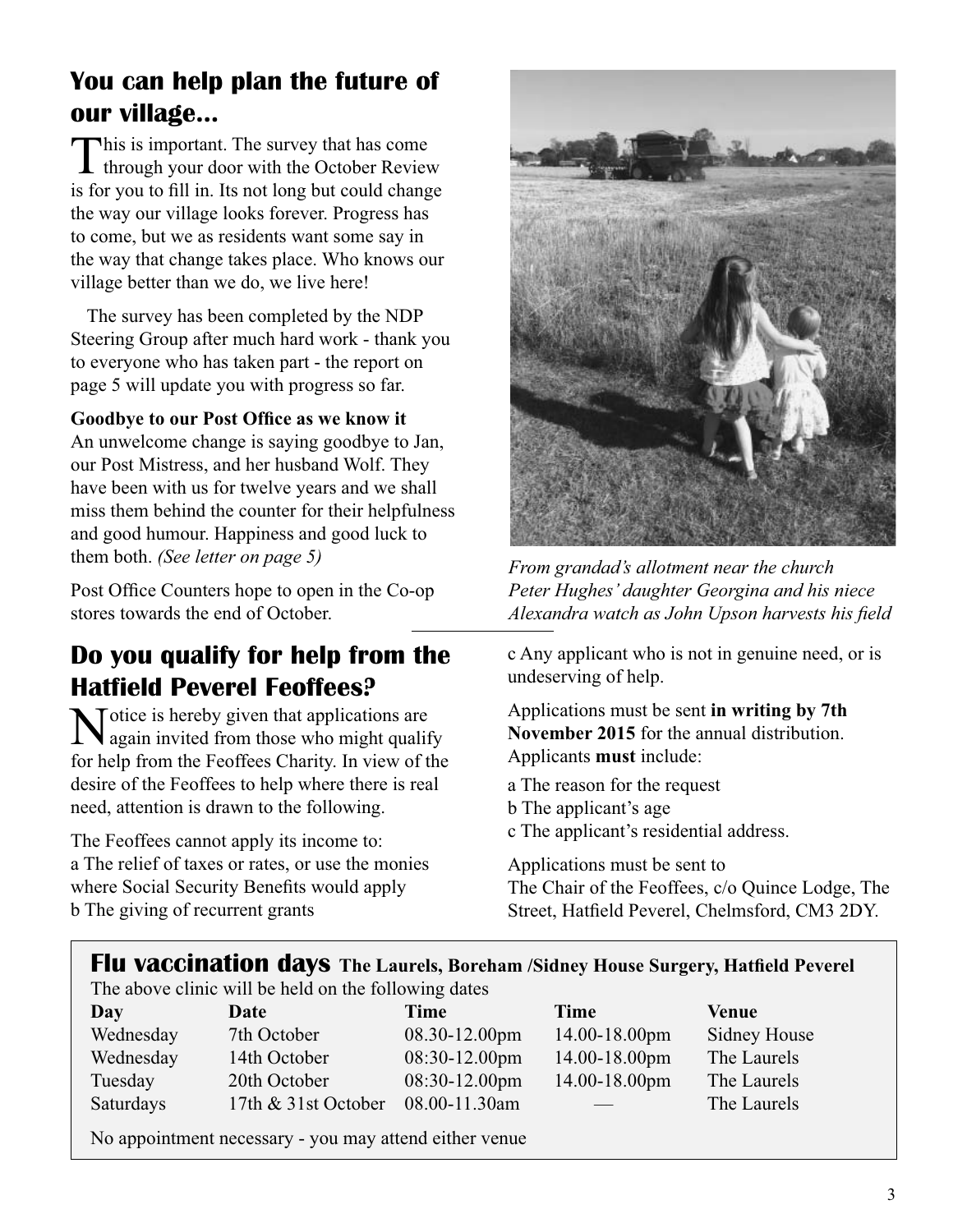#### **Another growing year nears its end Allotment and growing news Sean Pettit HPAA Chairman, tel 01621 851929, www.hpaa.org.uk**

I cannot believe it but another growing year is nearly at an end; it seems like only yesterday I was busy typing that on my article last year! Now is the time we growers are beavering away harvesting crops and preparing to put those hard worked beds to rest over the winter months. **Before I go any further I must remind you of the AGM - it's Tuesday 17th November at 7.30pm in St Andrew's Church hall.**

How has it gone this year? Mostly very good: I struggled with my first early potatoes but main crops have been great. I grew a few new ones, some good others not good - the most successful new variety was Apache, reasonable size, tasty and good roasters. The main crop varieties were my two favourites, the ever dependable Cara, I had the best crop ever of these, followed by Roosters, a lovely red skinned potato that is the perfect roaster! I was looking forward to Purple Majesty, as the name suggests they were purple inside and out but these were a disaster, small and not many per plant so I will avoid them next year. That's what gardening is all about, learning through experience and the unpredictability of the seasons fascinates me.

So what else grew well? The runner beans were unbelievable, both in taste and quantity, the freezer is full too! The variety I grew were Polestar runner beans, completely stringless which is a real bonus! If you like French beans then have a go with a variety called Hunter beans, these are similarly in size to runner beans and can be sliced in the same way, but the taste is just so good and they really deliver in great quantities and in my opinion freeze better than runner beans lasting way into next year. Tomatoes were kind to me as well with no blight which was a relief and they are still cropping.

What am I up to on my plots at the moment? Apart from the obvious harvesting I'm preparing for next year and for me that is turning the soil over and covering the beds with compost and manure I have been preparing all year. I usually spread a 2 to 3 inch layer and this suppresses weeds and gets the worms to work over the winter months dragging the goodness into the soil for you, making it lighter and full of vitality to aid growing next year. Projects will be creating new compost bins to give me more of the good stuff to feed the soil, and moving my fruit bushes and strawberries over the coming months plus pruning the gooseberries and raspberry canes, so I will be busy over the winter too!

My last note to you is that if you haven't got an allotment and would like one we have a few plots available. Give me a call or send an email - see information above - and you too could be getting healthier and enjoying the seasons - it's a great adventure! Happy growing and a healthy life.

# **Looking forward to next year!**

**www.essexinfo.net/hatpevgardens/**

**Judging the annual potato competition**<br>For this annual competition potatoes pla For this annual competition potatoes planted in March were judged in September and winners announced at the Autumn Show. This Review goes to the printers before the show but we had a sneak preview of winners. Trina Butcher was first with 4.791kg, Hedley Janes second, 4.312kg, Dennis Dawson third, 2.993kg. That's pretty good.

#### **AGM and pumpkin competition**

Come and support us at the AGM on Wednesday

11th November at 8pm in the village hall. There's pumpkins to weigh and cheese and wine to enjoy. The heaviest pumpkin wins the cup. Last year Hedley's giant weighed in at 264lbs - you've a lot of feeding to do to beat that!

#### **Gardens of Hampshire 2016**

South next year to explore Hampshire and the New Forest for those interested in the society's annual break to gardens new - and a visit to Jane Austin's home - between 10th - 14th July.

**Information and bookings to Clive Emberson 01245 381704/07771536938..**



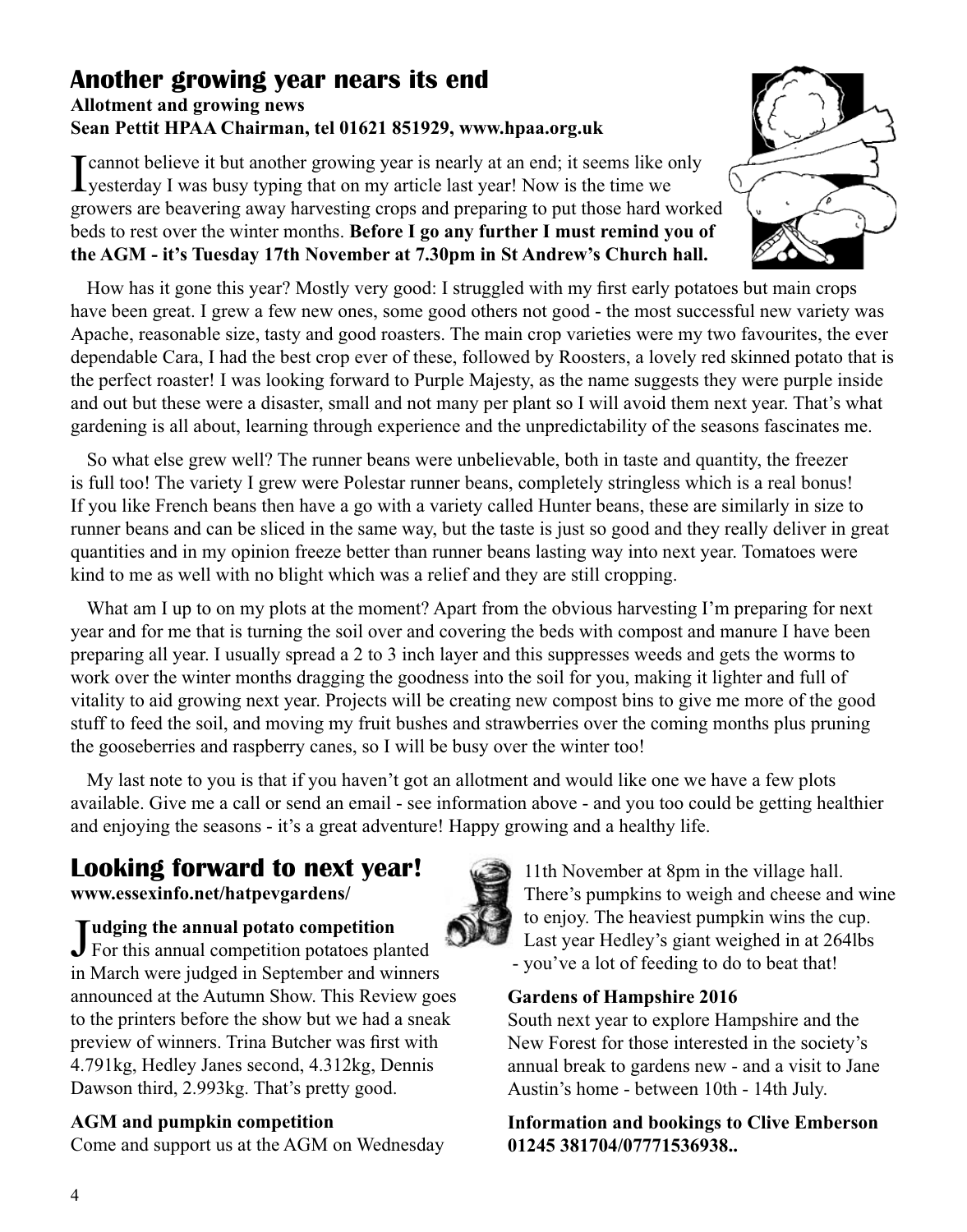#### **Your village needs you... Neighbourhood Development Plan takes shape**

After much hard work and many hours slog<br>the engagement team has completed their Awareness Campaign for the NDP. During the summer/autumn months they have visited the WI on the 26th August, Essex Dog Day on the 30th August, and lastly the Wine Club on the 9th September. It's good to talk - thank you to everyone who made the team feel very welcome when they visited your club or event over the last year. We certainly met a lot of people, and hope you all found the visits informative. The Steering Group has this last month been busy preparing both the Resident's and Business Surveys from the evidence gathered so far.

A copy of the Resident's Survey comes with this issue of the Review. **If not please contact Diane 381485 or Les 380404 or email hatfieldpeverelplan@gmail.com** You can also download a copy from the Parish Council website at www.essexinfo.net/hatfieldpeverel

Please do take the time (which should only be a few minutes) to complete the survey. It really is important to have your views which will help the Topic Groups to create Policies for the Plan, and the future of the village.

**Post boxes for returning the NDP surveys** - **the deadline date is 31st October 2015 -** are located around the village at Upson's Farm Shop, Library, Hadfelda Hair, Co-op, Maharaj, Dentist, Community Association Lounge Bar, and St Andrews Church.

Otherwise you can complete **the Resident's Survey on line at: www.surveymonkey.com/r/ Hatfield\_Peverel2015** or the **Business Survey on line at: www.surveymonkey.com/r/Hatfield\_ peverel\_Business**

Thank you to all the volunteers for your help in delivering the Surveys along with the Review.

Unfortunately the Developers Exhibition event planned for the 18th August had to be postponed until a later date. We hope to reschedule this when BDC's preferred sites are known.

#### **Interactive workshop**

On Saturday 31st October RCCE are holding an interactive workshop for the Steering Group to document the character of our built environment. This will be in the Church hall from 10am until 1pm. It should be a very interesting workshop.

**If you are not on the Steering Group but this is of a particular interest to you,** please email hatfieldpeverelplan@gmail.com or ring Diane 381485 or Les 380404 to reserve your place. Refreshments will be provided. There will be no Steering Group meeting for October.

#### **Diary Dates**

**Make a note in your diaries now!**

**Saturday 31st October** Design and Character Workshop by RCCE at 10am church hall **Wednesday 18th November** - Steering Group meeting 7.30pm, meeting room 2, village hall **Tuesday 15th December** - Steering Group meeting 7.30pm, meeting room 2, village hall.

#### **Time to say goodbye**

After nearly twelve years running the village<br>Post Office sadly, with mixed feeling, Jan and Wolf - not to forget Bracken and Butler - are saying goodbye.

Jan writes:

*'We have worked hard in challenging times to keep the office viable but now, due to many reasons, not least the 'internet', footfall is dwindling and so like many small Post Offices up and down the country we have to move on and change.*

*So chance has inevitably come: looking on the bright side the village retains a Post Office counter open seven days a week with longer hours, so hopefully queues and parking will not be an issue! (Ah, the good old days when there was a queue at the Post Office, and best of all no one minded).*

*And so I would just like to take the opportunity here to thank most sincerely you, our customers, for your support and loyalty over the years, we will miss you, and wish you all good health and happiness.*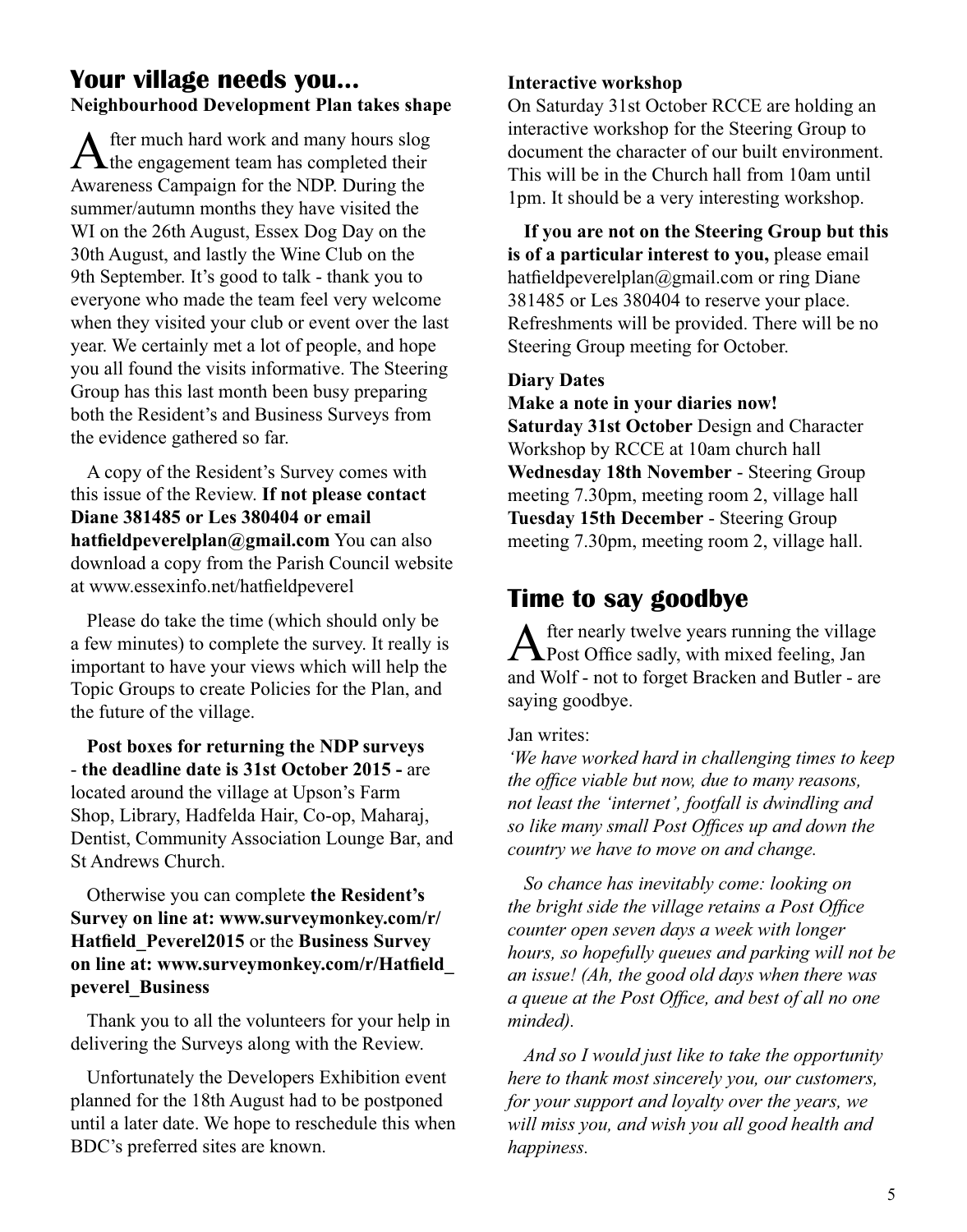# **Parish Council news**

**Lisa Miller, Clerk to the Parish Council, Chestnut House, Church Road, West Hanningfield, Chelmsford, Essex CM2 8UJ. Tel 01245 403071 Email: parishclerk@hatfieldpeverelpc.co.uk**

**Website** - don't forget you can view all Parish Council news on the new website which can be found at: http://www.essex.info.net/hatfieldpeverel/

#### **Vacancies on the Council**

The Parish Council has co-opted three new members on to the council recently but there still remains a couple of vacancies, so anyone interested in local issues and has a few spare moments each month, please contact the Clerk on the above.

#### **Planning**

All planning meetings are open to the public. Notification of these meetings will be posted in the village notice boards three clear days prior to each meeting.

#### **The following applications have recently been made**

Erection of 3-bed dwelling on land rear of 1 The Limes, The Street. Demolition of existing properties and erection of seven 1-bed flats, twelve 2-bed houses and six 2-bed flats on land at St Andrews Road. Demolish workshop and vehicle sales buildings, cease vehicle sales use, erection of seven two storey terrace dwellings and two detached dwellings, formation of new vehicular access on The Street, layout parking spaces and form private amenity areas at Cowards Garage (Universal Garage), The Street. Erection of single storey rear extension at The Bourne, Nounsley - extension will extend beyond rear wall of original house by 5.3m, with max height of 4.3m and 2.3m to eaves of extension. Proposed front and rear dormer at 105 Church Road. Erection of 60-bed care home development and associated car parking and landscape gardens plus the demolition of existing care home at Willowmead Nursing Home, Wickham Bishops Road.

#### **The following application has recently been withdrawn**

Demolition of existing garage and single storey rear extensions, erection of side extension incorporating internal garage, adapt existing roof to incorporate new pitched roof to side extension and new dormers to front and rear of main roof to serve new bedroom accommodation in roof space at St Andrews, Ulting Road.

#### **The following applications have been approved by the District Council**

Erection of single storey rear/side extension at 21 Woodham Drive; erection of a single storey rear extension at 5 Larch Walk; proposed new entrance gates to front and rear at Rainbirds, Paper Mill Bridge; erection of two storey side extension at 33 New Road.

#### **The following application has been refused by the District Council**

Partial demolition of existing rear extension and erection of part single and two storey extension to the rear of the property at Dagmar, Nounsley Road.

**Tree Preservation Orders granted** - work to trees at Thornwood, The Pines and at 49 Willow Crescent.

**Neighbourhood Plan.** Residents and businesses, please support your Neighbourhood Plan Committee by completing and returning the survey by the end of October. More details can be found on page 5.

**Garden vegetation.** There have been several complaints recently about vegetation overgrowing pavements and roads making it difficult for pedestrians and vehicles to pass safely. Please can residents check and if necessary ensure their garden vegetation is trimmed and pavement surfaces cleared back to their boundary.

**Parish Council meetings** - village hall 7.30pm on the first Monday of the month unless otherwise stated. **2nd November, 7th December.**

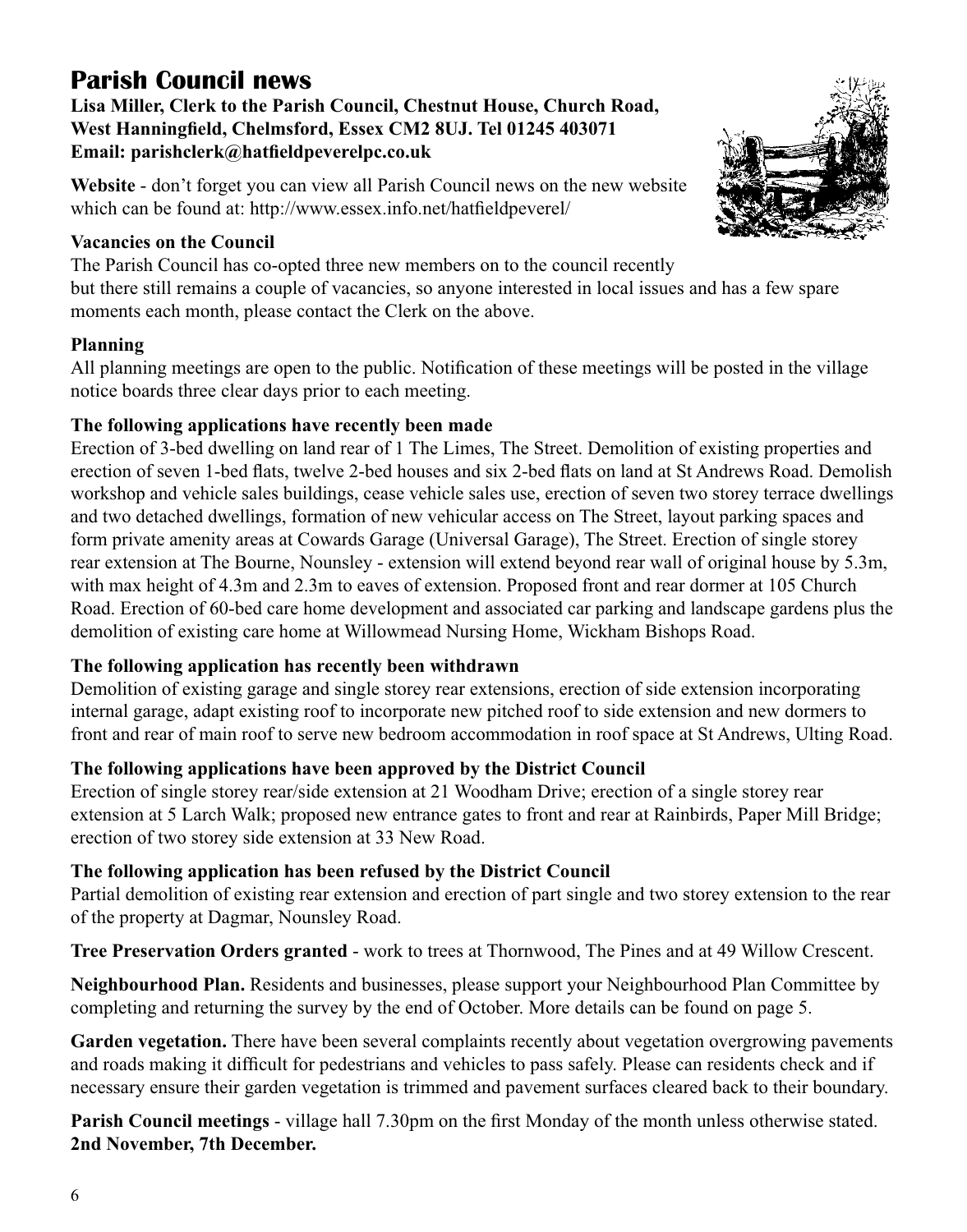# **Centenary year ahead for the Cubs**



**1st Hatfield Peverel Scout Group Group Secretary Suzanne Evans 01245 382397**

In 1916, Robert Baden-Powell, having already<br>
founded the Scouting Movement back in 1907 founded the Scouting Movement back in 1907, recognised the need to expand the organisation to include younger boys. Hence, the Wolf Cub Section for 8 to 11 year-olds was formed. Baden-Powell used Rudyard Kipling's Jungle Book stories as a theme for the new group, and today, almost 100 years on, Cub leaders are still named Akela, Raksha, Baloo, Shere-Khan etc after the main characters from the book.

To mark the Cubs centenary, 2016 will be a year of national and local celebrations and our Cubs will be actively taking part.

**The Cubs will be learning about the history of the 1st Hatfield Peverel Cub Pack and would love to know if anyone has memories that they would like to share**. Were you, or was someone in your family, a Cub Leader? Do you have any photos that we could borrow? Can anyone say what date Cubs started in the village? If you have anything, or any information, that would be of interest to our Cubs, we would be very grateful if you could contact Jo Jarvis, Cub Leader, 19, Willow Crescent on 01245-381113 (all items borrowed will be returned). Thank you.

#### **Fund-raising**

**Co-op tokens** - many thanks to everyone who placed the tokens handed out by the Hatfield Peverel Co-op in our collection box. Your support for our Group meant that we were awarded a cheque for the sum of £200 to put toward phase II of our HQ refurbishment.

#### **Monthly paper/cardboard collection**

We are still collecting waste paper and cardboard on the first Saturday of the month. We accept newspapers, large cardboard boxes (please flatten), office paper, magazines (please remove plastic wrapping), shredded paper and cereal boxes etc. Please do not put your paper and

cardboard items out for the refuse collectors, either let us collect it or put it in our skip in the HQ car park in Church Road. Thank you.

#### **We desperately need more volunteers**

An appeal to parents, grandparents, and anyone with a car and spare time: we need you to collect paper and cardboard once a month. If you can help, please let us know. The money for waste paper is a considerable amount and contributes toward the maintenance of our HQ. If we cannot continue collecting due to lack of help, unfortunately, the youngster's subscriptions will have to increase to cover the shortfall. Thank you.

#### **Useful Contacts**

**Website**: www.hpscouts.org.uk **Membership enquiries**: Michelle Spicer, hpscoutgroup@gmail.com, 01245 380630 HQ **Bookings:** Louise Ware, 01245 381753

#### **Monthly newspaper collection**:

Jonathan Dormon, 01245 382981, jonathan.dormon@btinternet.com **Secretary**: Suzanne Evans, 01245 382397, boons-holidays@talktalk.net



# **Speeding traffic through our village**

The Parish Council receives many complaints about the speed traffic comes through the village. The deterrents already in place are not enough and we would welcome help from residents to become **Community Speedwatch volunteers.** The commitment would be a couple of hours a month after a half day training with Essex Police.

Come and help keep Hatfield Peverel a safe place, your time would be well spent on an important cause.

Please contact the Parish Clerk, parishclerk $@$ hatfieldpeverelpc.com or call 01245 403071 for further information.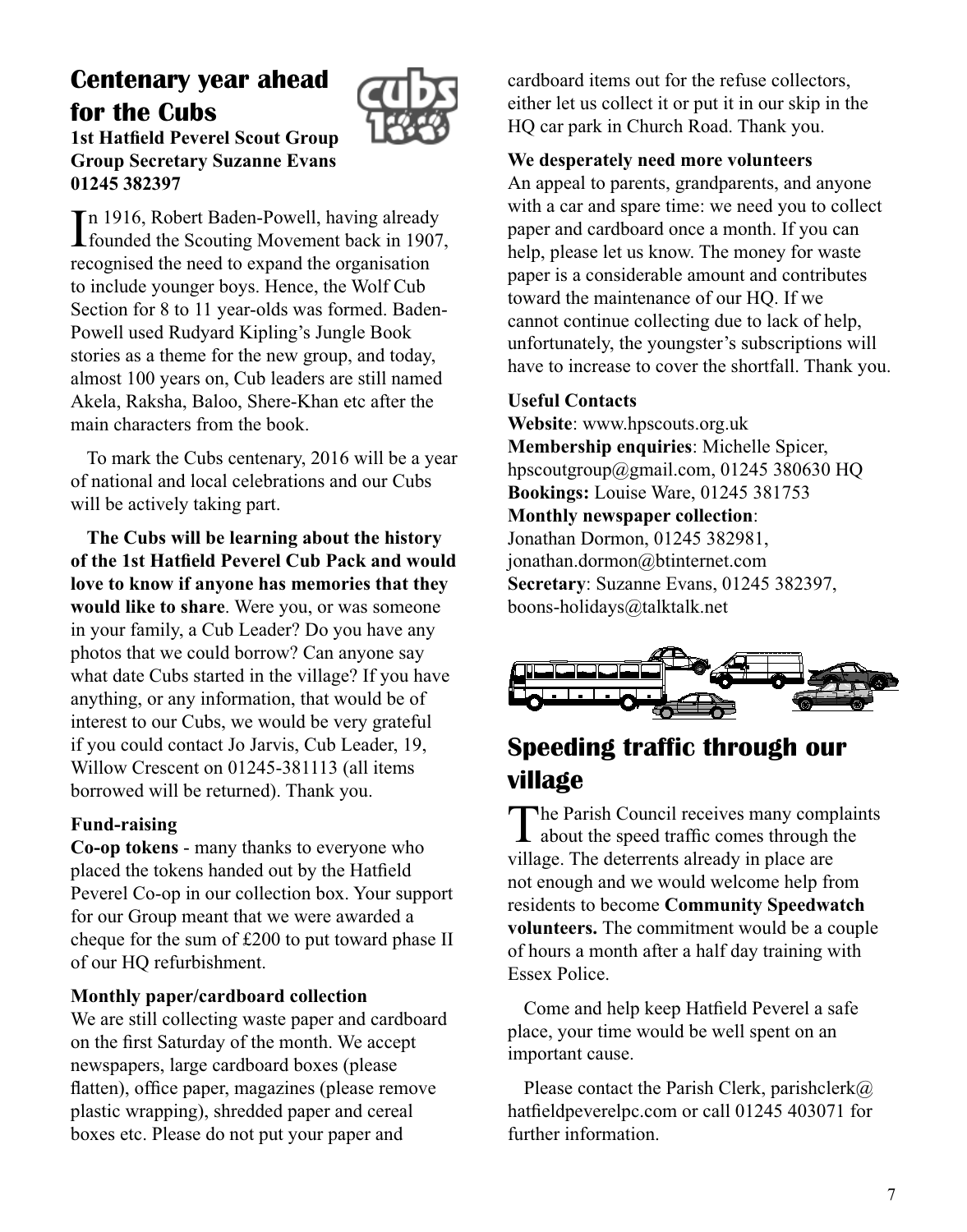# **Cop-out of the month...**

**The 73 bus service contract has been relet by Essex County Council to First Bus, reinstating it as it was before September when Stephensons took over the contract.** To get out of the hole created by removing a lengthy piece on the 73 bus issue at the point of going to press, we return to another of Nounsley's problems, the peacocks!

#### **So now, from Bob Mountfort, a Tongue in Beak article on how to resolve the peacock nuisance in Nounsley (It was good enough for King Henry the VIIIth)**

How handsome on a silver serving platter! Peacock can be cooked very like turkey, except that it tends to be dry-fleshed and requires frequent basting with butter.

#### **Roast Young Peacock**

Pluck, saving the magnificent tail feathers, singe, draw, and stuff a peacock with forcemeat. Truss it for roasting and roast it in a moderate oven (350° F) for about 20 minutes per pound, or until well browned and tender, basting very frequently with melted butter.

To make the forcemeat, soak 1 pound of bread crumbs in milk and press out the moisture. Combine it with 1 pound of chopped beef marrow, the peacock liver, finely chopped, 10 shallots or 1 onion, chopped and stewed in butter until tender, 1 tablespoon each chopped green celery leaf and parsley, and a little sage, marjoram, and thyme. Season with cayenne, nutmeg, salt, and pepper to taste.

Serve hot with pan gravy or cold with chopped jelly and cold sauce poivrade and dressed in its own iridescent blue feathers (which were plucked, then replaced after the bird had been cooked), with its beak gilded in gold leaf.

For those who can translate medieval English here is the genuine article:

#### *Pecok Rosted*

*Take a Pecok, breke his necke, and kutte his throte, And fle him, the skyn and the ffethurs togidre, and the hede still to the skyn of the nekke, And kepe the skyn and the ffethurs hole togiders; drawe him as an hen, And kepe the bone to the necke hole, and roste him, And set the bone of the necke aboue the broche, as he was wonte to sitte a-lyve, And abowe the legges to the body, as he was wonte to sitte a-lyve; And whan he is rosted ynowe, take him of, And lete him kele; And then wynde the skyn wit the ffethurs and the taile abought the body, And serue him forthe as he were a-live; or elle pull him dry, And roste him, and serue him as thou doest a henne.*

# **Charity biker Oliver Wingrave reaches his goals!**

**T** *T*ell I made it, 100 miles. My two goals were to finish it within the cut off time - 5.30pm (I finished at 3.49) and make it round riding the whole route, in other words not to walk the bike up the hills. Managed to do both. The weather was great, nice atmosphere and people.

Thanks to everyone for your fantastic support, family, friends, neighbours, villagers, colleagues, 'lammies' - supporters for LAM action. Your encouragement has been great and much appreciated. At present I have raised over £1,200

# **A welcome from Edward Bear**

**Nicky Shelley 01245 380814 nickyshelley@icloud.com**



Last term we said goodbye to our<br>
older children, we wish them well in their new schools.

Edward Bear is open every Thursday from 10am till 11.15am. The first and third week we have a short service in the church with stories read by Jean, and a chance for the children to play some music and sing songs followed by tea/coffee, juice and biscuits. We would love to see some new faces so please come along.

# **Ink cartridge recycling**

The Infant School is collecting small domestic printer ink cartridges for recycling. Whenever you replace an ink cartridge at home, please hand the old one in at the office. Thank you!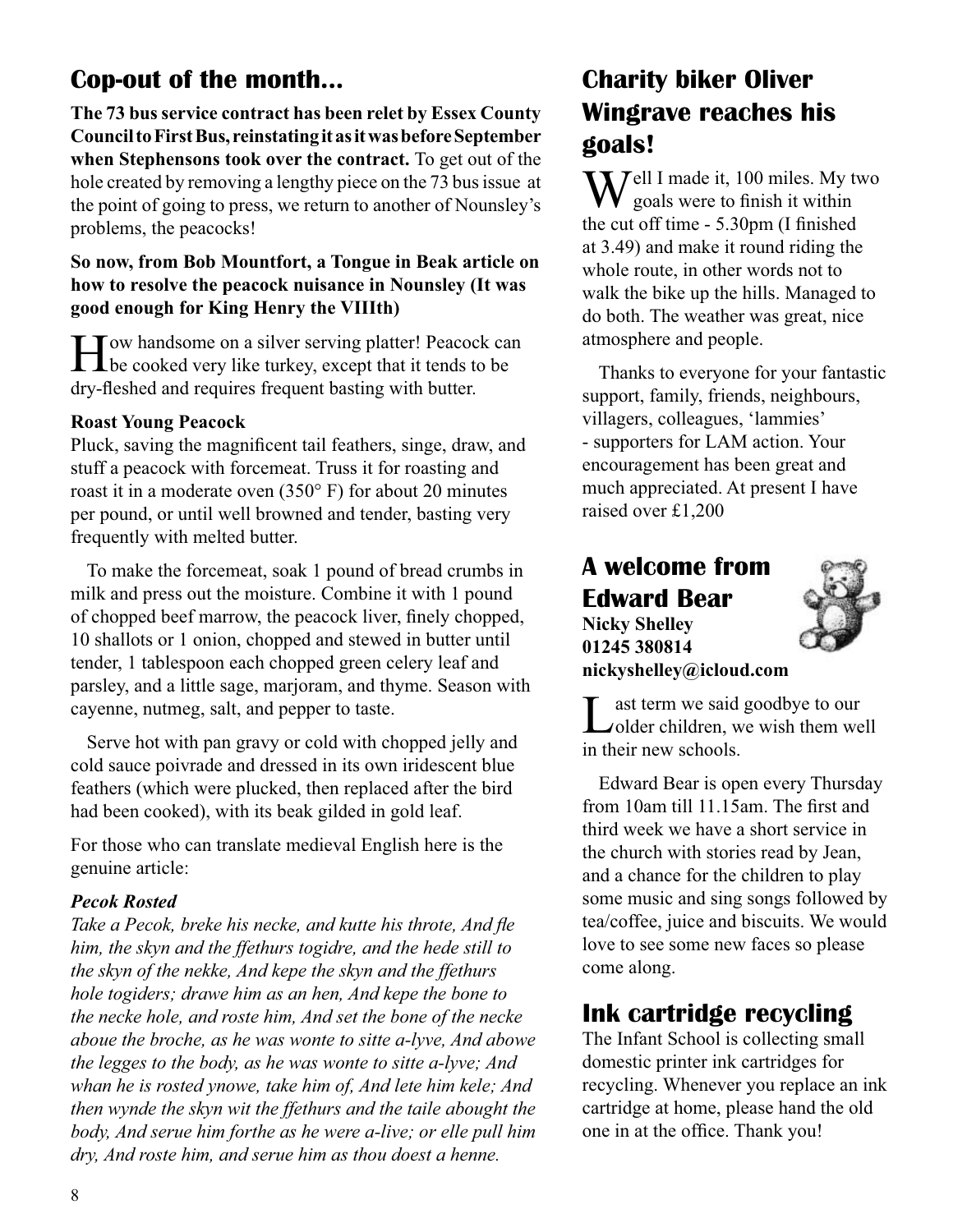#### **Remus Horse Sanctuary offers hope to neglected animals Hadfelda WI - Chris Marks**

Uur speaker in August was Mrs Fran Smith from the Remus Horse Sanctuary who gave us a slide show of horses brought into the stables in a bad condition and showing how they recovered a few months later. Sue Burton started the Sanctuary with a horse she took in called Remus who had been tied to a lamp post and left to starve. Although he had a lot of care once he was at the stables he did not recover and this made her more determined to rescue other horses.

Most have been ill treated but once they gain confidence in people again and are fully recovered many are fostered out to those who want to look after a horse and ride but cannot afford to buy one. The places they go to are inspected and feeding and grooming is monitored and an inspection of the new home is given regularly. Several have gone on to be good show horses in jumping and dressage. Through donations they have moved to bigger premises and now have a solarium and weighing machine to help with the health of the horses.

To raise the money to feed their twenty animals which include donkeys - it costs £400,000 per year in vets fees, shoeing and feeding - they hold six open days when you can see the horses and have a cup of tea or coffee and cake, and pony days when visitors can ride the animals as well as groom, feed and maybe muck them out.

In September Peter Regelous, who was standing in for his wife Eve, told us about his time in Show Biz as an extra and the different productions he had been in - The Darling Buds of May, The Bill and Silent Witness - and about the people he has worked with.

During September we also enjoyed a ploughman's lunch in Hilary's garden, computers, coffee and cake at the WI Centre, and a craft open door day also at WI Centre in early October. We will meet in the church hall for the meeting on 28th October.



# **Essex Dog Day's village champion**

Congratulations to Fergus who came away with four awards at the Essex Dog Day at Crix at the end of August. On this glorious day he won 1st place Best Male Pedigree; 5th place Judge's Choice; commendation Most Handsome Male; 2nd place Overall Best in Show.

Fergus, a three year old Havanese, belongs to Margaret Freeman of Nounsley. He outdid his uncle, Oisin, who is four, in the ring as well.

As well as giving enjoyment to many thousands of visitors and their families, Essex Dog Day raised a fantastic £63,000 which the Essex Community Foundation will distribute to local charities in Essex. Five Dog Days have been held so far, raising a total of £280,000, a magnificent sum.

# **Infant School hall for hire**

If you are looking for somewhere local to hold a<br>function on Monday and Wednesday evenings **L** function on Monday and Wednesday evenings from 6.30pm onwards during term time you can hire the Infant School hall.

**Contact Jane Rodwell on 01245 380220 during school hours for information.**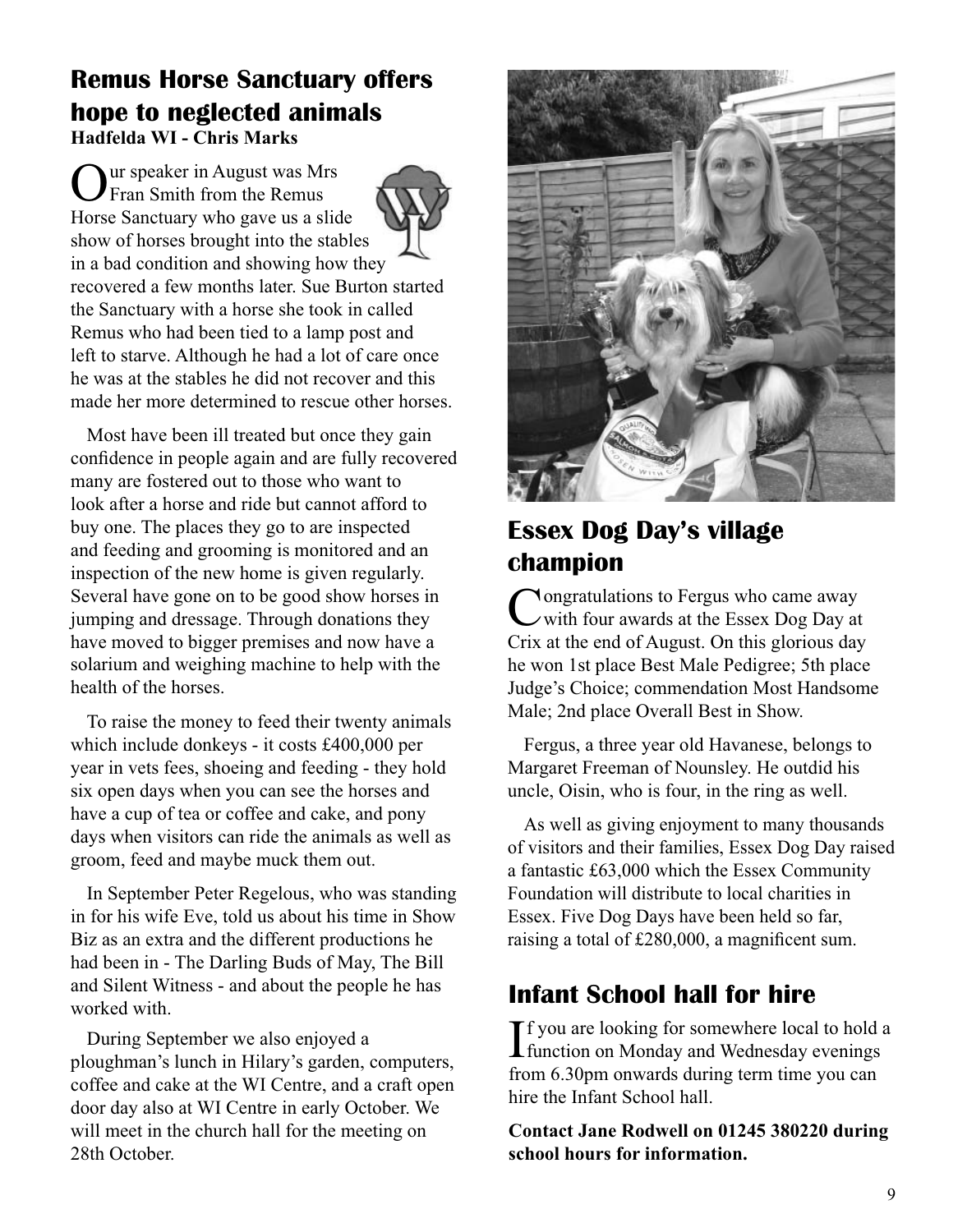# **Maldon promenades, Bavarian Prosits and AGM proceedings!**

Peverel Wine Club – Vee Green, Secretary (01245 355723) www.peverelwineclub.co.uk or email peverelwineclub@hotmail.co.uk

The last of our summer outings in August was a walking treasure hunt around Maldon beautifully organized by last year's winners, John and Judy Lea. We scanned shop windows, inspected door-knockers, scoured the streets for Corinthian pillars and counted the buttons on the Fat Man of Maldon's coat before finishing at the Oak House for supper and the results. The quiz was won once again by champion treasure hunters, Nick and Jill Shakespear, who have the challenge of finding a new venue for next year's quiz!



In September we were in the village hall for a Bavarian-themed Septemberfest. Most members played it safe in Bavarian colours of pale blue and white, while a few brave souls sported dirndls and lederhosen, and one member stunned us with her beautiful blond plaits! We raised our glasses of German wine or beer for a Prosit and swayed along to a selection of Oktoberfest songs; we tackled a tricky Bavarian wall quiz - which Oktoberfest favourite has been voted the world's most annoying song? (See below)\*. We also heard a thoughtful presentation by the Peverel Neighbourhood Development Plan action group before tucking into pretzels, lentil soup with würst, Bavarian cold meats, potato salad, coleslaw, green salad, pumpernickel bread and Bavarian cheeses. The meal finished with a Black Forest Gateau accompanied by a glass of Beerenauslese wine - good value for £3 per person! Thanks to all who made the evening a great success.

A more sober evening to look forward to in October when our 38th AGM takes place. We shall review the highlights of 2014/2015 club and look forward to what we can do in 2015/2016, as well as voting for our new committee - all are happy to stay with Graham Bushby (Chairman), Linda Fisher (Treasurer) and Alan Porter (Membership Secretary) all standing for re-election. Sadly Jean and Bernard Prayel are moving to the wilds of Norfolk - we wish them all the very best in their new life, and thank them for all their hard work on the committee previously.

If you'd like to join us for a light-hearted evening, you are very welcome, but please give Vee a ring beforehand to confirm attendance on 01245 355723. The AGM is not the most exciting evening for prospective new members, but the meeting on Wednesday 11th November will certainly be well worth putting in your diaries. We meet normally on the second Wednesday of the month at 8pm in the village hall, but with some exceptions, so that it is always worth phoning first, especially during the summer months.

The Wine Club has its own website, courtesy of Fred Brown, and this can be accessed either direct via www.peverelwineclub.co.uk or via the Hatfield Peverel site at www.essexinfo.net/hatfieldpeverel/clubsand-societies/ Find out a bit more about the club, its activities and its history before you come along!

\*The Birdie Song was not surprisingly voted the world's most annoying song!

#### **Fairstead Church wall paintings Hatfield Peverel Walkers - Graham Bushby**

The August walk commenced with a car share<br>journey to Terling followed by a four mile circular walk, utilising parts of the Essex Way and taking in the church at Fairstead where some 13th Century wall paintings are on display.

Nine of us took part in the walk and, despite a heavy rain shower on the drive over, the weather stayed dry. Unfortunately the planned tea and

cakes at the Owl Hill tea rooms was not possible as it was closed on the day!

A select group in September, perhaps put off by the heavy rain earlier in the morning, caught the bus to Langford and enjoyed an excellent, if rather muddy, walk back to the village with a stop for refreshments at Peartree Pantry.

Walkers are welcome to join us on the last Thursday in the month starting from the village hall at 10am. Contact Graham on 01245 380472.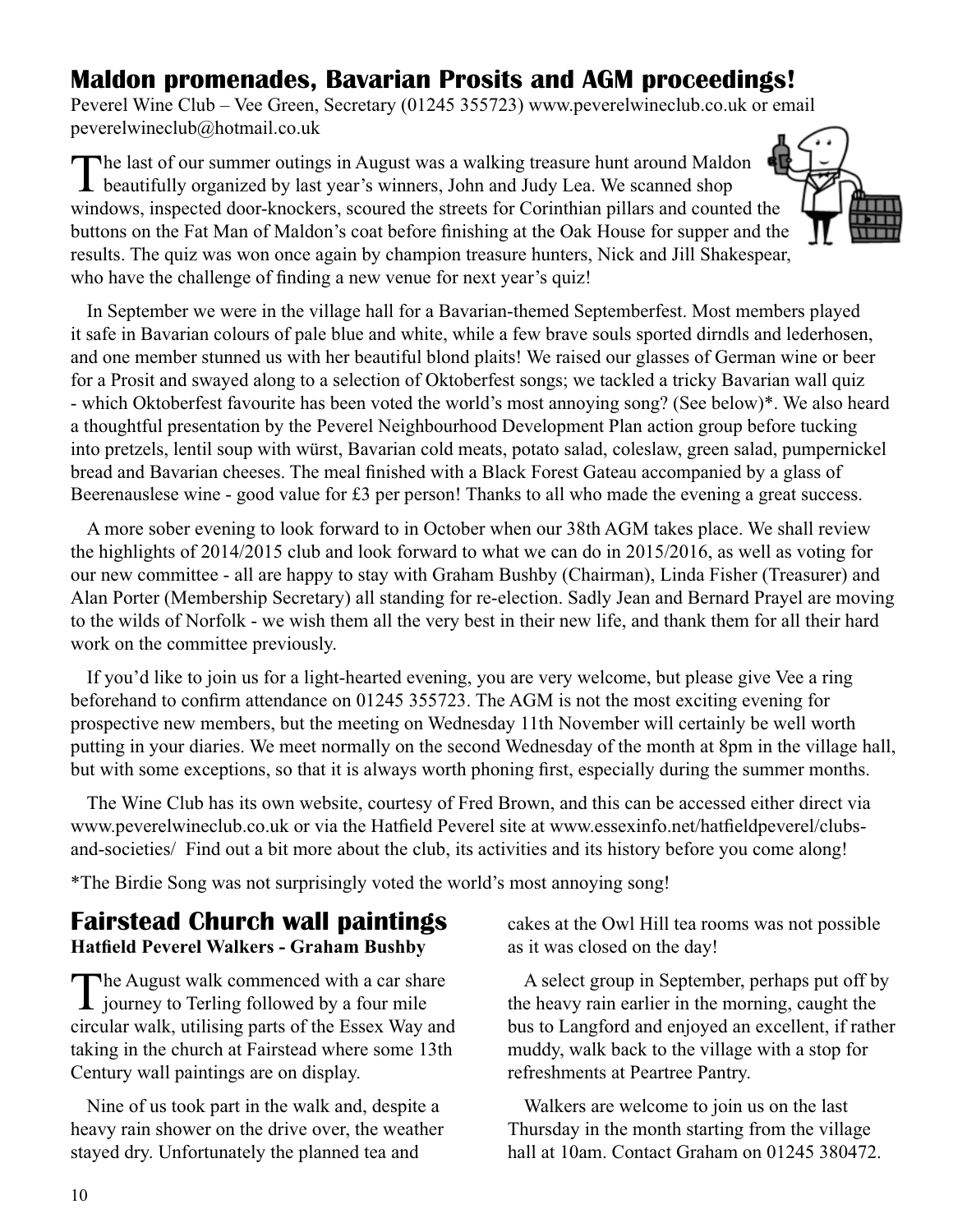# **Party in the Park looks ahead to 2016**

**Mark Weale, Chairman Party in the Park, tel 07860 305580, herbertweale@aol.com**

Many thanks again to the entertainers and<br>stall holders who helped make the 2015 PIP event such a success, and to everyone who came along to support the day and to enjoy themselves. Without you, we wouldn't be able to hold these types of events.

Because of the enormous support we received, we will be presenting the EMC and St Andrews Church Luncheon Club with a cheque to help with all the hard work they do in providing special meals,



*A dip in the ford at Terling in a 1960's pram race for Carol Robinson, Carol Letch and, in the pram, Brenda Smith. (Thank you Brenda for this photo)*

outings and events. I will include a piece on the presentation in the December edition of the Review.

#### **OK, dates for your diary!**

**Next year's PIP event will be on 9th July 2016.** We already have some of the entertainers booked as well as some new ideas and features which will hopefully build on the success of what is now an annual even.

The PIP working party has been asked to put on two other events for the community. The first, on **Sunday 13th December, is a Christmas Carol service** with mulled wine and mince pies at the Community Centre (village hall). A Christmas tree kindly donated by Upson's Farm Shop will be installed in front of the Community Centre for the village to enjoy over the festive season, and for everyone to come along and sing Christmas Carols on the 13th.

The second event which we are hoping to hold in **late Spring or early Summer is the Hatfield Peverel Pram Race.** Yes, we would like to bring back this event which in the 60s and 70s was a world famous event for our village. Some of you may remember or have even taken part back then! The working party will need a huge amount of help to hold this event both in the planning and on the day with marshalling etc. Please watch out for further details.

If you would like to join the working party to help out with any of these events, please get in touch via email or telephone or look out for me on Facebook or the Community Hub. We are a friendly bunch, and meet up once a month in the lounge bar of the Community Centre.

Thanks again for all your support, and a big thanks to all the working party members who give up their time to put on events for the village, and so brilliantly too!

# **Photographs of PIP 2015**

#### **The actual link to the photos is http://www.essexinfo.net/hatfieldpeverel/photos/**

Photographs of the day are now on the Hatfield Peverel Parish Council website and Ted Munt would be grateful for your help with the captions. Could you please email Ted on tjmatpc@outlook.com with the missing information as listed below.

1 The missing names!

- 2 A little more publicity to those stall holders who came to the PIP.
- 3 Keep the PIP in peoples' minds and maybe encourage more to come next year.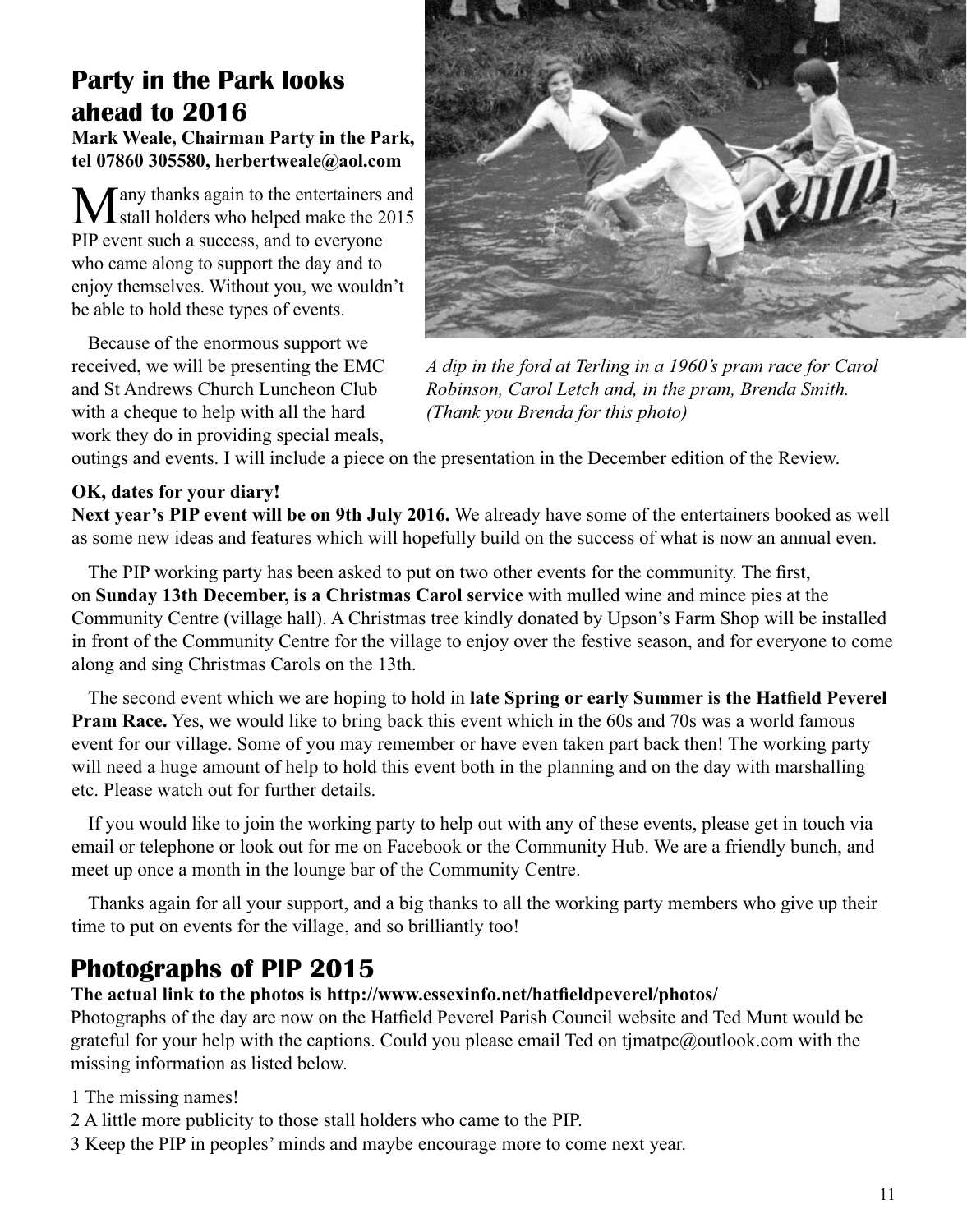# **Outside bowling comes to an end after mixed bag of weather Rita Thomson, Club Captain, 01245 380038**

**www.hatfieldpeverelbowling.org**

The summer outside season has<br>finished with everyone enjoying the friendly matches, although the weather wasn't too good in August and several games were cancelled.



Outside finals day was on 15th September: the Trevor Matthams triples winners were Sheila Fullbrook and Catherine Hood with Dennis Partridge, Geoff Blackburn and Maureen Stokes runners up. A lovely lunch for thirty six was served - help from Chrissy Harris, Sandra Tolphrey and Daphne Hoare was much appreciated. In the afternoon the singles was won by Iain McCready who, with his partner Dennis Partridge, won over Catherine Hood and Derrek Wallis.

The friendly matches have been enjoyed. In the Mid Essex League we have been demoted, having got promotion last year. The bowling was very strong but we did our best. In the Chelmer Ladies we finished 7th. On 7th September Pat Wallis and Ann Holliday played in the Chelmer Ladies Plate at Great Baddow and were runners-up. They played great bowls - well done girls.

The Hatfield Peverel green has played very well. Many thanks to Geoff Blackburn and all the helpers for making it so. Short mat Tuesday league is going well and the summer singles and pairs are in the semi-final stage: the indoor finals will be in October. We have several new members, I'm sure they will enjoy it.

The outside green was put to bed at the end of September and we shall be inside on the short mats. How time flies!

# **Table Tennis Club**



ages covering a wide range of skills. We play league matches in the village hall in Maldon Road, with a bar, excellent playing conditions and top class equipment and this coming year we will be using the newly introduced plastic balls. League match evenings are friendly and good fun.

The 2015/16 playing season is just under way, and we have five teams entered in the Chelmsford League from Division 2 down to Division 5. There will be regular practice tables during the league season starting from 7.30pm when new members may come along and get to know us.

We have booked 26th March 2016 for our club quiz, and our traditional annual meal out will be on 27th February at The Lion Inn Boreham.

Anyone wishing to play or to re-start their playing career would be welcome, so please give us a call. Please leave your contact details with either **Neil Freeman on 01245 382249 or myself Andy Simmonds on 01245 381020 or 07932 057205**

# **A new season for young players**

**Hatfield Peverel Football Club Terry Lingley**



In July, Hatfield Peverel U7 Sharks were<br>invited to attend the Colchester United v invited to attend the Colchester United vs Ipswich pre-season friendly game. As well as meeting the club mascot, Eddie the Eagle (*see photo below and group photo opposite)*, they formed the guard of honour to welcome the

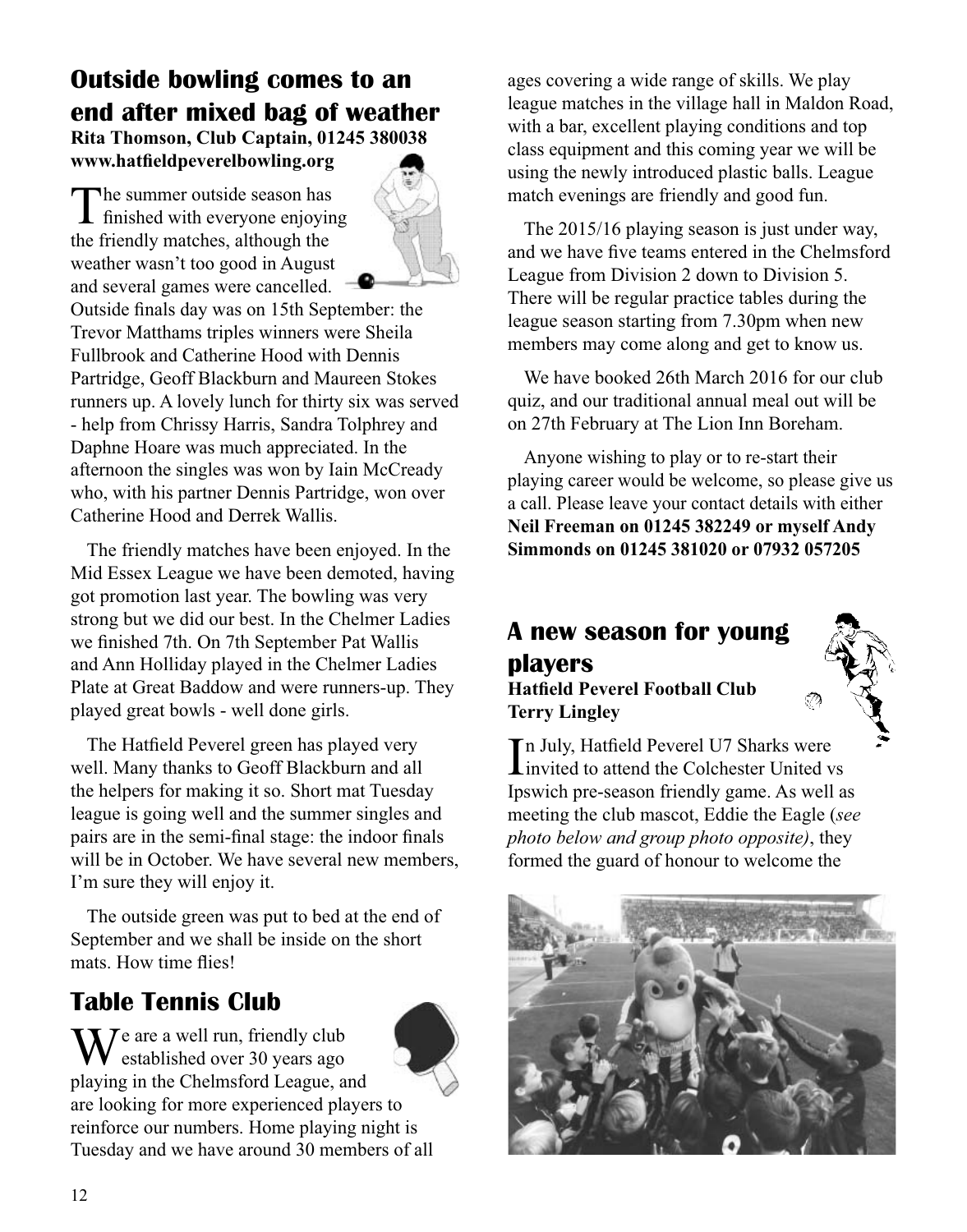players onto the pitch and were able to meet of the players and management team after the game.

#### **Hatfield Peverel welcomes Eddie the Eagle**

Hatfield Peverel was very pleased to welcome popular Colchester United mascot Eddie the Eagle to training recently. To further cement the growing relationship between the two clubs, following the U7 Sharks guard of honour at Colchester in pre-season, Eddie joined in with our Saturday morning training. The children, and some parents, were very excited to see Eddie lead the children through a series of stretches before showing his skills as a goalkeeper in a penalty shoot out. Eddie was able to tour the facility, meeting various youth teams before enjoying our hospitality and helping

to serve in our clubhouse. Eddie took time to pose for plenty of photos and made a great impression on everyone at HPFC.

The club has made an excellent start to the season, with several of our new teams, including our U10 girls team, taking to the field for the first time. We just hope that reports of an Indian Summer are correct allowing us to enjoy as many more sunny mornings at the club as possible before the winter truly arrives.

Please visit our website (google Hatfield Peverel FC) or contact Terry Lingley at terryhey@sky.com for more information. New players and supporters welcome.

*Below, Hatfield Peverel youngsters enjoyed a visit to Colchster United*

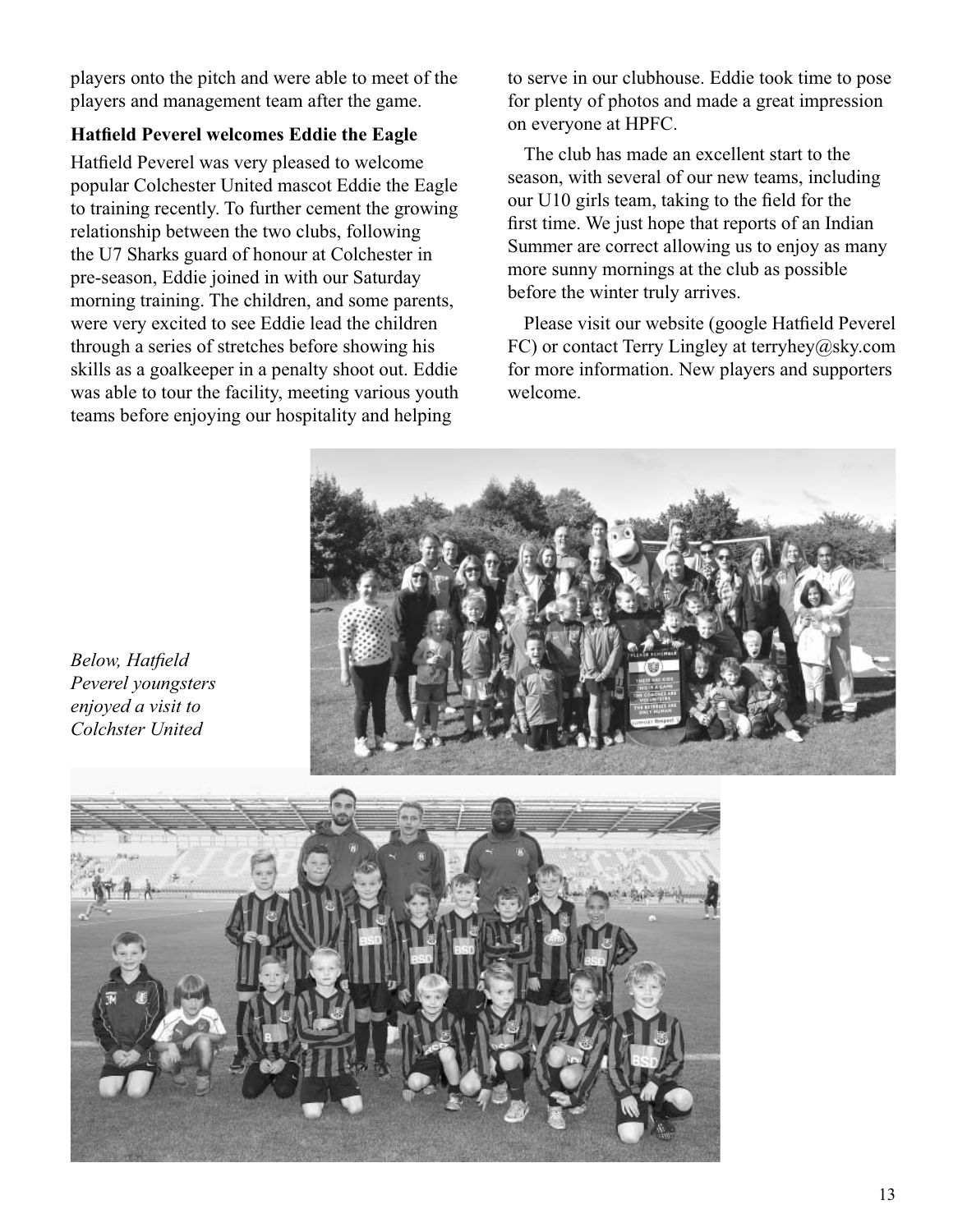# **News from St Andrews**

A very big 'thank you' to everyone who supported our two<br>Harvest Festival initiatives; collecting money for the charity Water Aid in the plastic water bottles, and for contributions to the Braintree and Witham Food Bank. Water Aid raised over £350, and the Food Bank particularly asked me to thank the people of Hatfield Peverel for their generosity and commitment. Also thanks to Mary Daw for putting together and leading the Thanksgiving Service on Sunday 13th September.



'Ride and Stride' (formerly known as the Essex Churches sponsored bike ride) took place on 12th September and Owen and Mary Daw bravely set off early that morning. Half of the money raised by sponsorship comes back to us, the other half goes to the Essex Churches Trust.

We now have a Prayer Box affixed to the notice board in the churchyard. If you would like a prayer said for anything and anyone, simply insert it into the box, which will be inspected periodically and prayed for in church. We also run a time of quiet prayer and contemplation entitled 'A Quiet Space' every 2nd Monday of the month. This is in a house, lasts  $\frac{3}{4}$  of an hour and is a peaceful time of listening, silence, prayer and music. Anyone is welcome, there are no beginners; we are all learners.

In November we intend to hold a Prayer Vigil on Sunday 15th November, beginning at 12 noon and ending at 12 midnight. Further details will appear in due course. Before that, continuing the theme of prayer for the community, our Diocesan retreat house at Pleshey will be holding prayers at 9am every Tuesday morning, beginning on 6th October 6th. All are welcome to attend.

As usual we will, along with our two schools, be supporting Samaritan's Purse (the shoe boxes) and a display will appear in St Andrews indicating what this year's initiative is all about.

When we think of the crises that some Christians have to endure, any we might have seem almost irrelevant. There is one potential difficulty looming which requires someone with good computer skills and patience. Our Church magazine relies on the generosity of our advertisers to keep it afloat and costs low. We desperately need someone who can chase the letters sent out to remind our advertisers that it is time to renew. It happens once a year, about now, so advertisements are ready for the printers by December. If anyone can help with this, please have a word with me, the vicar, tel 380958 or email SRNorthfield@aol.com

| Dates for your diary              |                                                                                            |  |
|-----------------------------------|--------------------------------------------------------------------------------------------|--|
|                                   | Monday 12th October 6pm to 6.45pm 'A Quiet Space' at Windmill Lodge, Ulting Road, CM3 2LU. |  |
|                                   | Monday 2nd November 9.30am Samaritan's Purse box filling in Church hall.                   |  |
| <b>Saturday 7th November 10am</b> | Coffee morning in the Church hall.                                                         |  |
| <b>Sunday 8th November</b>        | <b>Remembrance Sunday:</b> A Service of Remembrance and Dedication                         |  |
|                                   | will be held at 3pm including an Act of Remembrance, and there will                        |  |
|                                   | be an Act of Remembrance at the Family Service at 10.15am.                                 |  |
| <b>Sunday 15th November</b>       | Prayer Vigil at St Andrews Church at 12 noon ending at 12 midnight                         |  |

**Carol Songs of Praise** - We hope to have another of these, probably on Sunday 6th December, monies raised to the Children's Society. Just come along; it's good fun as well as making a merry noise to the Lord. Watch for further details.

**Please remember in your prayers** those living in Terling Hall Road, Terling Road, Toulmin Road, Ulting Road, Vicarage Crescent, The Vineyards, Wickham Bishops Road, Willow Crescent, Witham Road, Woodfield Way, Woodham Drive, Yew Tree Close.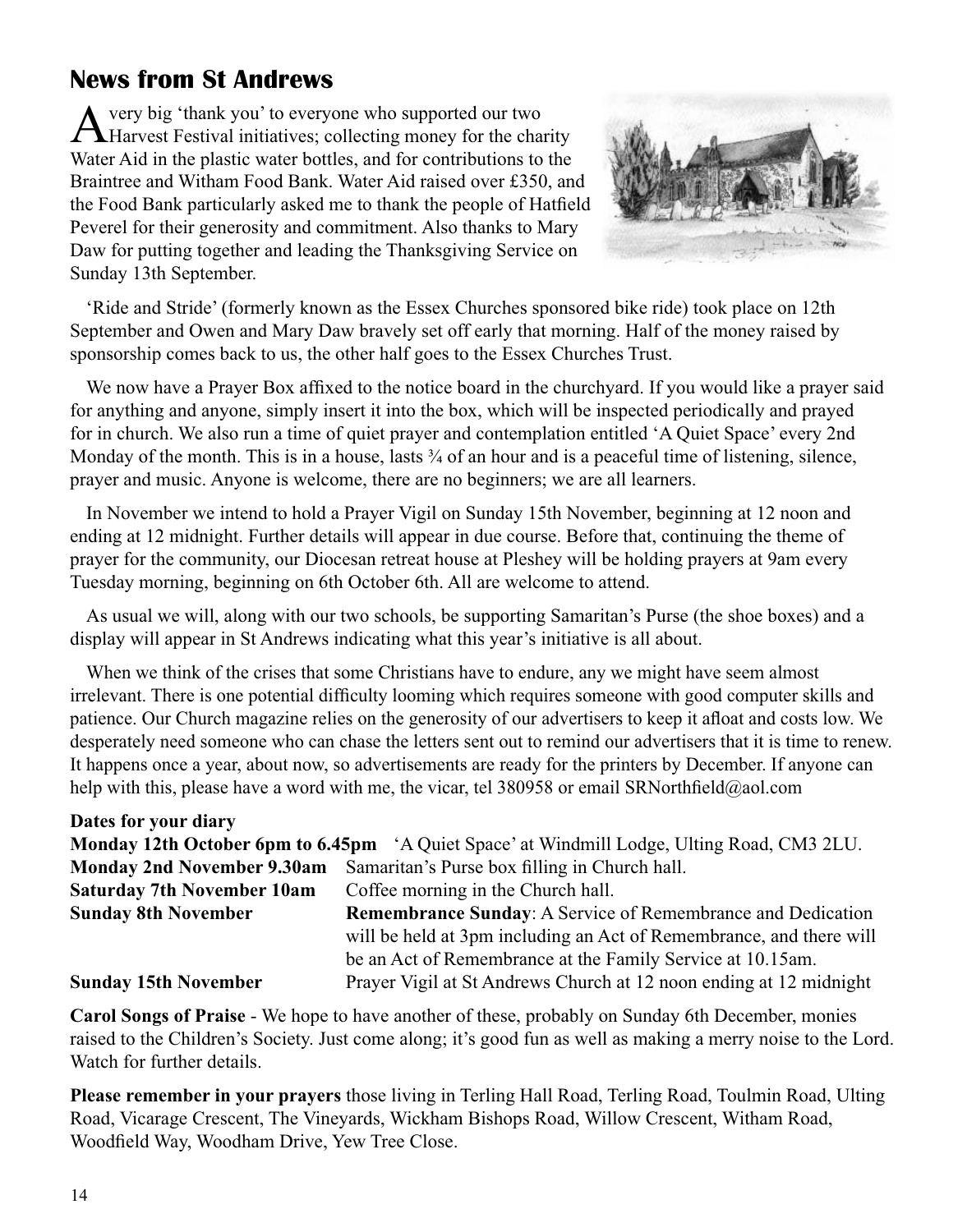# **The founding of St Barts Mother's Union - Jean Ashby**



**Nur September meeting was our** Autumn Communion service taken by Fr Stephen. As 24th. August was the saint's day of St Bartholomew, the Apostle of Jesus associated with the ministry of healing, Fr Stephen told us of the founding of the famous hospital in London dedicated to his name, known today as St Barts.

In 12th Century England, Henry I had a court jester called Rahere, a young man of humble birth who kept the Court amused with his wit and charm. When everyone was plunged into grief when the king's son was lost in at sea Rahere saw the vanity of pomp and idleness and became a monk. He made a pilgrimage to Rome, only to find an epidemic raging and falling victim to it.

The chief place of healing was the shrine of St Bartholomew. There Rahere prayed for a cure, vowing if he were healed he would return to London and build a hospital for the poor and needy sick. His prayers were answered and he made his way home. As a penniless monk he was daunted by his huge task. St Bartholomew appeared to him in a vision instructing him to build a church on land at Smithfield. He told

Rahere to have faith and he would be his master and patron. Smithfield was then a marsh outside the new gate to the City of London, but it was Crown property and he obtained the site from the king. Inspired by the penniless monk, city people worked together to dig the foundations and build the hospital and church, one of the glories of Norman England.

Good and bad fortune have befallen both church and hospital, but they have survived and St Barts hospital is the oldest and one of the most successful in London. For centuries monasteries were the only providers of health care and, as much as we admire hi-tech. developments of modern medicine, there is a place for healing prayers providing comfort to patients who request them. Christian prayers are not in competition with health care professionals. Surely the two should work together for the good of people in every neighbourhood. We think St. Bartholomew would agree.

We thanked our Vicar for an enthralling talk. We have accepted his kind offer to come to our meeting on 6th October to play us some of the music which has had special significance for him at different moments in his life. Everyone is welcome.

# **Hatfield Peverel Methodist Church**

In our August report we mentioned the embroidered tablecloth handed back to us by Rev Beard's wife<br>showing the church and signatures of the congregation from 1961. We were contacted by Margaret Joseph showing the church and signatures of the congregation from 1961. We were contacted by Margaret Joslin and Pauline Edwards whose families were shown on the cloth (the Childs and Jennings families). Margaret gave us memories of some of the other names shown – including Gatford, Doe, Richards, Lewin, Shelley and Richardson families. Pauline confirmed that he was a very popular Minister who did a lot of work with the children and organised concerts and plays.

We contacted his wife Katie Sagain who said that Rev Beard was Minister from 1955 to 1962, lived in Witham and in addition had responsibility for the churches at Witham, Hall Street in Chelmsford and Broomfield. He was also chaplain for Chelmsford prison, and travelled around by motorbike. Katie taught at Terling School for two years and their children were born at our Chelmsford and Maldon hospitals. She particularly remembers Sunday school treats to Clacton or Walton by double-decker buses and being very involved in raising funds to build the Church at Witham. Following the end of their appointment here, they moved to the Clacton circuit. It was great to learn more about the tablecloth and people from our past Church times.

In July we joined our friends at Maldon for a Sunday Service where a representative from the Tearfund charity talked about their work trying to provide sanitary conditions in poor countries. A film showed two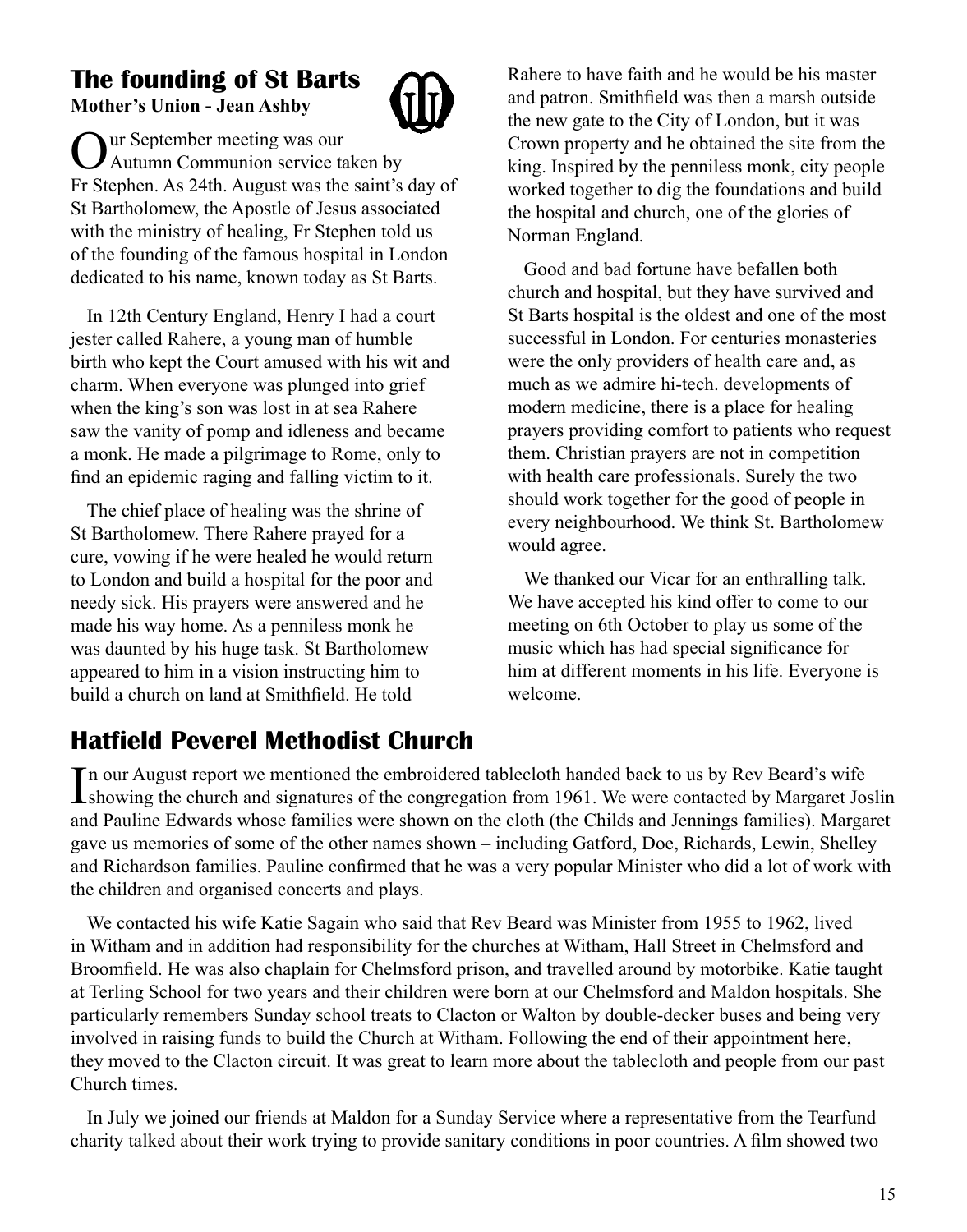young girls, Doreen and Jouvllet aged 13 and 11 years from Kigezi in Southwest Uganda, collecting water twice a day in 20 litre cans. Each journey to a river and back up a mountain side for 3km took two hours. We tried to lift a similar weight ourselves – it was very heavy. Every day 1800 children under five die due to unclean water and 40% of the world's population don't have access to a safe, private or hygienic toilet. For every £1 spent on water and sanitation programmes £8 is returned in saved time, reduced health costs, increased productivity and in this case enabled children to attend school rather than do this arduous task.

**We decided to make this our fund raising event for Autumn and to use the toilet twinning project operated by Tearfund** - funds are raised to cover the cost of a toilet hut to twin with your own toilet. We have received donations to twin our first toilet to replace a very rough and insanitary hut in Bamba, Kenya, and our congregation was presented with a certificate with a picture of our first site at our harvest service.

At this Harvest Service we thanked God for our abundance of the necessities of life, food, water, clothes and shelter and compared this with the situation in Europe where we see daily on our television screens the desperate plight of the refugees who have none of these things.

We're aiming to twin all our Church toilets and **our next fund-raising event is a lunch and games**  with a water theme on 28th October at 1pm. Join us for an enjoyable lunch and support this worthwhile cause.

# **Special event**s

**28th October 1pm** Lunch and games to raise funds for our toilet twinning project for Tearfund **15th November 11am** Sunday service with a presentation by the Chelmsford Street pastors

#### **Regular events**

Every Sunday 11am Morning Service - everyone welcome Every Thursday 10am - 12 noon Open Door - come and join us for tea or coffee and friendly chat 2nd Saturday in month 10am - 12 noon Coffee morning and cake stall

# **Challenging Autumn course**

**'Islam and Muslims in the UK and The Modern World'**, our Autumn course with Muhammad Manwar Ali, began on 29th September in the Scout and Guide HQ. If you missed the start you are still welcome to join us.

This is a frank, outspoken and critically interactive course that is both introductory and explores controversial and sensitive issues.

#### **Autumn evening talks**

All talks in the Methodist Church Hall at 8pm, £5 per person including refreshments. **Tuesday 6th October** Jim Page - 'And the Consequence Was...': 2000 years of change in Mid-Essex

**Tuesday 3rd November** Mark Lewis - History of Lighthouses

**Tuesday 1st December** Robert Long - Maldon's Place in English History

#### **January 2016 Spring term Conflict in the 19th Century Essex Countryside** with Ted Woodgate, 13th Janury 2016, Scout and Guide HQ, Church Road.

How were Essex farmworkers, perceived as potential revolutionaries in 1830, transformed into enfranchised citizens within two generations? Using contemporary source materials we attempt to construct a local context.

 $W E G$ 

**Tuesday 1st March 2016** Brian Bourn - The Rebuilding of the Harrison Clock.

We hope you will be able to join us at some or all of these events. Please contact me for more information, or if you wish to confirm attendance. Lesley Naish 01245 380837.

From Charlie Croker's 'Lost in translation' On a luggage trolley at Singapore Airport *Not to be removed from Crewe station*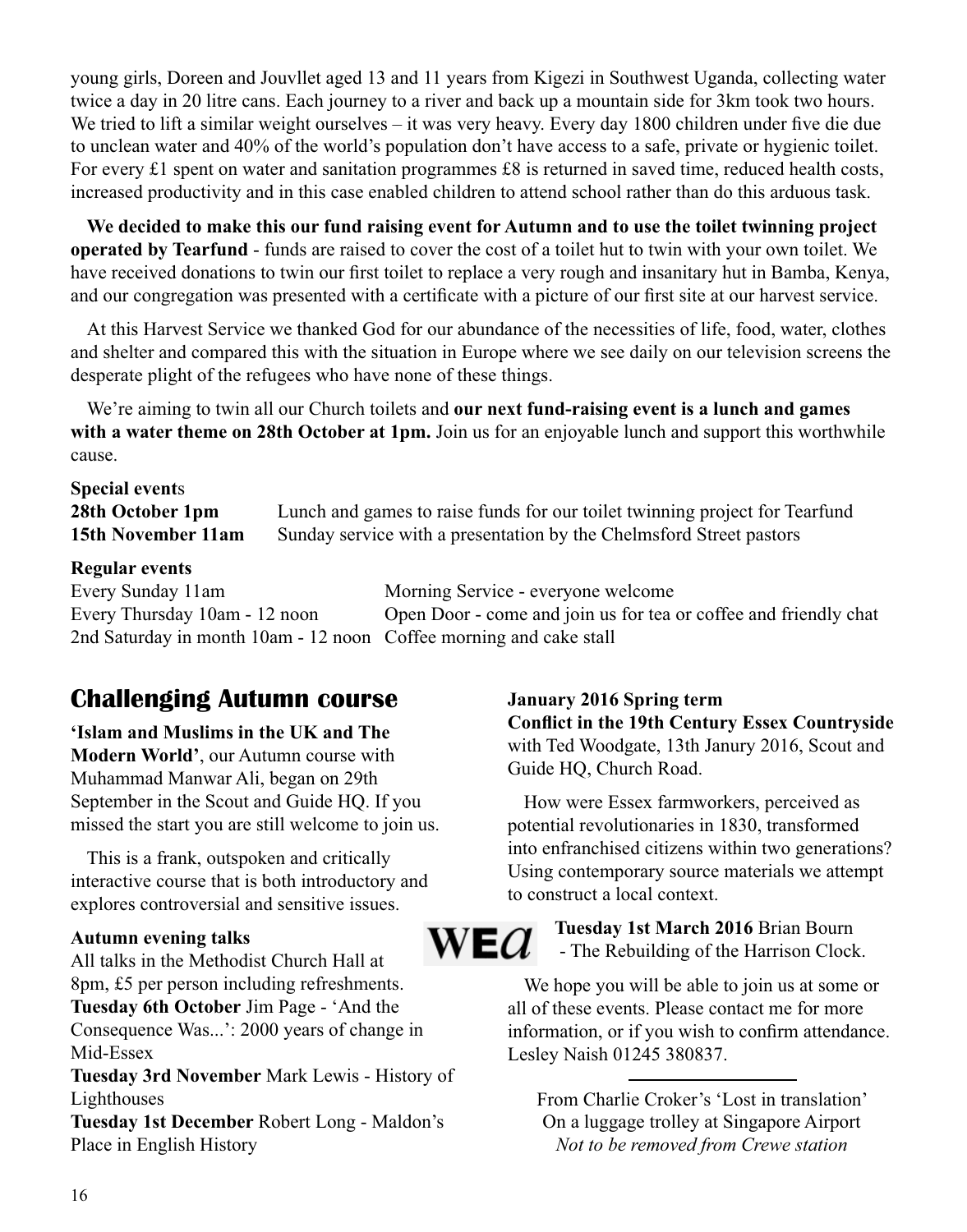# **After a restful summer Girlguiding Group gets busy**

#### **Julie Down - Rainbow Leader**

Back to unit meetings after a catch-up on what went on before the holidays.

**Party in the Park** was a great success, lots of hard work and a long day but **we raised over £1000 for our unit and headquarters refurbishment fund.** 

**Rainbows** ended the term with a family campfire with singing and a picnic. We all had a wonderful time singing songs with actions. We have returned to Rainbows and the wonderful news that our Leader Denyse Simpkin has achieved her Adult Leadership Qualification. District Commissioner Barbara Walker came along to our meeting and presented Denyse with her certificate and badge*.* The Rainbows toasted Denyse with fizzy lemonade! *(see photos right)*. Well done Denyse.





We were treated to a Zumba dance session from Steph Gunn – Hotsteps Dance. Rainbows and Leaders had a wonderful time strutting their stuff (*photo below*). Thank you Steph!

**Brownies** last half term worked on the Out and About badge. The final three meetings included a Keep Fit challenge, a Water challenge and a Teddy Bear's Picnic. This term we are working on the Seasons badge and so far we have made Autumn Vegetable soup and tasted English apples.

**Guides** have been out and about in the lighter nights. Cooking outdoors and walking through Witham Riverside Park, with chips! A campfire with Brownies as our guests was a wonderful excuse to toast marshmallows. They are sooo good between chocolate digestives! Our last meeting of the summer was at Prances Scout campsite in Wickham Bishops for a very energetic evening of pioneering. The girls built



their own obstacle course, which included log walks and seesaw runs. They had a brilliant time using the equipment. Many thanks to the Scout leader who gave up his time for us. What a great way to finish for the summer break.

We are now back at Guides and have launched into our programme which is to include an evening of First Aid and a visit from someone who is just back from the World Jamboree in Japan! It must have been very exciting and we look forward to hearing all about that.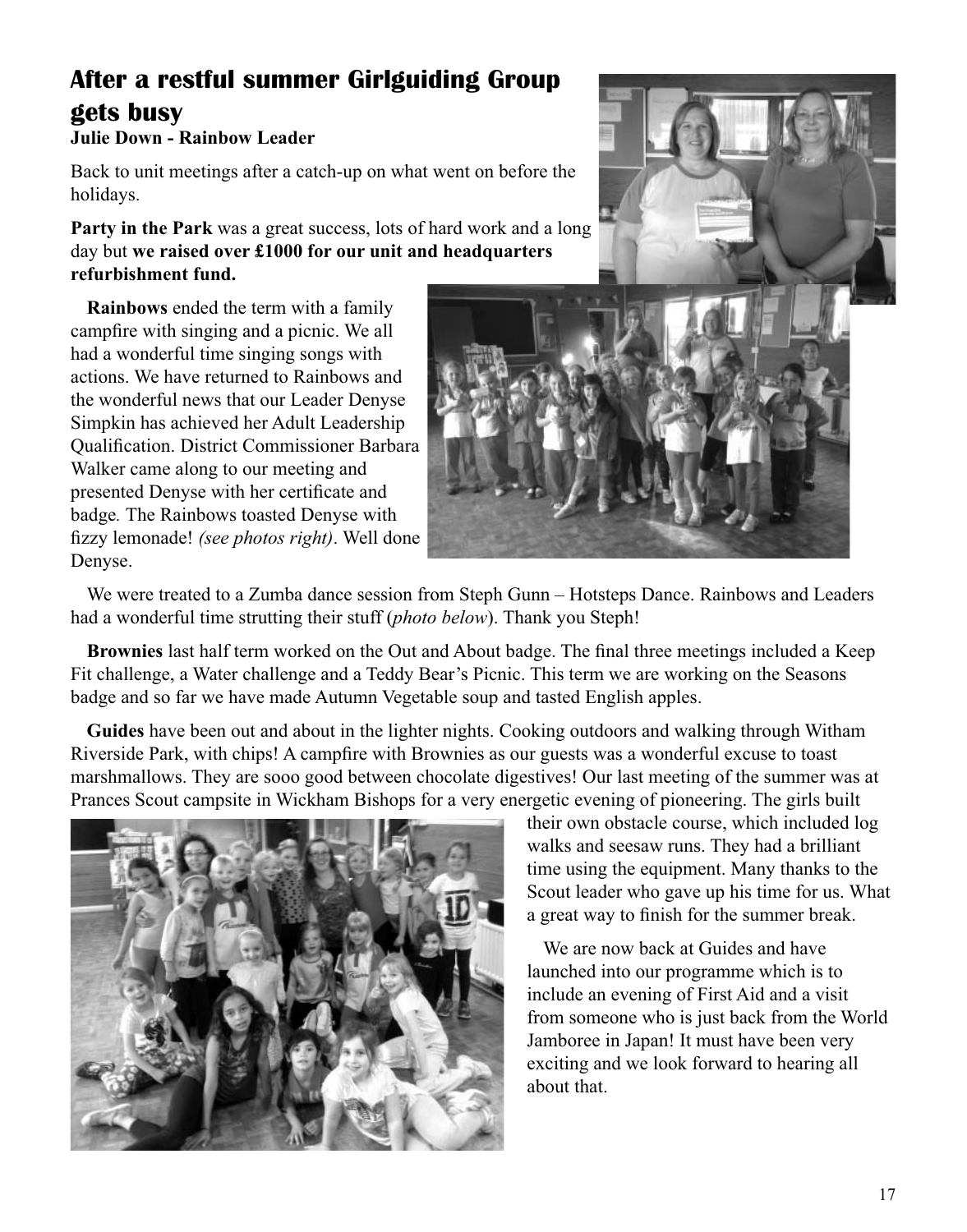### **Poppy Appeal 2015 Peter Archer, Branch Secretary 01245 381286**

In 2014 our Poppy Appeal raised just over<br>
£5,000 - one of the best collections ever. T £5,000 - one of the best collections ever. This year the Royal British Legion Poppy Appeal will begin on Saturday 24th October to Saturday 7th November for house to house and static collections. If you have a wish for any special item such as a wreath or cross, please let me know.

If you can help with a door to door collection, or with a collecting box at your work place, I shall be happy to supply.

#### **Remembrance Service - Sunday 8th November** 3pm at St. Andrews Church, and is open to all. **Armistice Day is Wednesday 11th November**.

A trip to the Poppy factory, in conjunction with Calibre Travel, has been arranged for Thursday 22nd October, lunch is included. For further details, and to book your place, telephone Suzanne Evans, 01245 382397. A quiz night has been booked for Saturday 7th November, more details to follow.

# **Knitting for charities at home and abroad**

**Wendy Morrissey 01245 233482**

I am affiliated to the Norfolk Knitters & Stitchers<br>at present, but having retired and living in Terling, I would like to start up local knitting groups, meeting perhaps once a month, where people can knit and natter. I am getting in touch with local charities to see what their needs are.

I hope to see you **at the meeting on Thursday 15th October** at 2pm in Hatfield Peverel Library, where we can pool our ideas and see where we go from here. Some people like to knit in a group, others prefer knitting in their own homes.

If anyone is interested but cannot attend, or would prefer to knit in their own home, my contact details are Wendy Morrissey, telephone 01245 233482.



# **Teddy Bears picnic**

*Thank you to Anna Fairbairn, Isaac Roberts and Issy Webb from Infant School Reception, for their drawings of smiling teddy bears*

# **Village hall happenings**

**Facebook under Hatfield Peverel village hall**

Normal opening times 7pm - 11pm

**Special events Saturday 7th November** 7pm -11.30pm Poppy Quiz **Saturday 14th November** Club Quiz in aid of Gt Ormond Street **21st November** Betty sings in the Club

**Regular happenings**

**Bingo** (third Thursday in month) 15th October, 19th November

**Brag** (first Friday in month) 6th November

**Poker** (third Saturday in month) 17th October, 21st November

**Darts** Monday nights Ladies team Tuesdays

**Booking for hall, meeting rooms** HPCA bookings@gmail.com Phone Alan on 07741 140732

**Village hall (after 7pm)** 01245 381481

#### **Witham Choral Society Concert trips 2015/16 Friday 23rd October 2015; Thursday 12th May 2016.** Some Sunday matinees.

All welcome - pick up Hatfield Peverel Library Contact Clare Lager, 01376 513747 clare.lager@gmx.com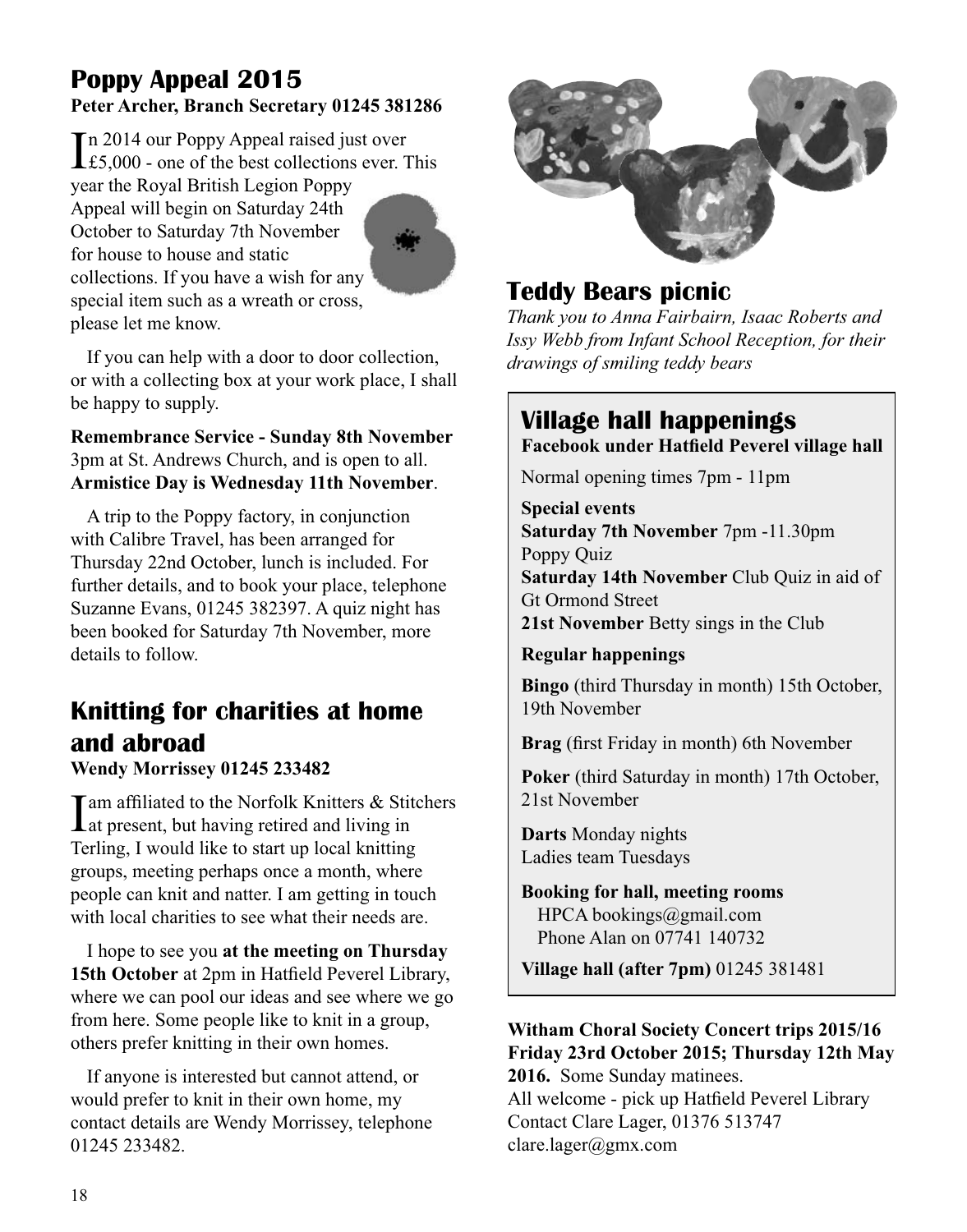# **Useful telephone numbers**

Please contact the editors for additions/errors.

| <b>Age Concern Essex</b>                       | 01245 264499 |  |
|------------------------------------------------|--------------|--|
| <b>Anglian Water, 24 hours</b>                 | 0800 919 155 |  |
| <b>Braintree District Council</b>              | 01376 552525 |  |
| Clean Team ring number above and ask for       |              |  |
| <b>Customer Services</b>                       |              |  |
| Witham Area Office in Witham Library           |              |  |
| - for walk-in enquiries only                   | 01376 519625 |  |
| <b>Churches</b>                                |              |  |
| St Andrew's (C of E), vicar                    | 01245 380958 |  |
| Methodist Church, minister                     | 01621 853423 |  |
| Salvation Army, officer i/c                    | 01702 290250 |  |
| Catholic Church, Witham, priest 01376 512219   |              |  |
| <b>Citizens Advice Bureau Witham</b>           | 0844 4994719 |  |
| Drop-in sessions Mon/Tue/Thur/Fri 10am - 1pm   |              |  |
| Appoinments only Thurs afternoon 1 - 4pm       |              |  |
| Doctors, health services                       |              |  |
| Hatfield Peverel doctors' surgery 01245 380324 |              |  |
| Boreham doctors' surgery                       | 01245 467364 |  |
| NHS - non-emergency helpline                   | 111          |  |
| Pharmacy, Hadfelda Square                      | 01245 380130 |  |
| <b>Electricity - emergency</b>                 | 0800 7838838 |  |
| <b>Essex County Council</b>                    | 01245 492211 |  |
| Essex & Suffolk Water 24 hours                 | 0845 7820999 |  |
| <b>First Essex Buses Ltd</b>                   | 01245 293400 |  |
| Gas - emergency                                | 0800 111999  |  |
| <b>Harlequin Children's Centre</b>             | 01376 535270 |  |
| Free support and services for children under 5 |              |  |
| <b>Hospitals</b>                               |              |  |
| Broomfield (A&E); St John's,                   | 01245 362000 |  |
| St Peter's, Maldon                             |              |  |
| <b>Libraries</b>                               |              |  |
| Hatfield Peverel                               | 01245 380988 |  |
| Tuesday, Thursday 1 - 5pm                      |              |  |
| Wednesday, Saturday 9am - 1pm                  |              |  |
| Witham                                         | 01376 519625 |  |
| Police Non-emergency calls                     | 101          |  |
| Use 101 also for the local officer             |              |  |
| Emergency calls                                | 999          |  |
| Witham Police Station opening hours            |              |  |
| Monday - Saturday<br>12 noon to 6pm            |              |  |
| <b>Post Office</b>                             | 01245 380201 |  |
| <b>Railway Information</b>                     |              |  |
| National Express East Anglia                   | 0845 6007245 |  |
| National Rail Enquiries (24 hrs)               | 08457 484950 |  |

**Registrar of Births, Marriages & Deaths**

Witham, by appointment only 01376 323463  **Braintree, by appointment only 01376 320762 Relate** 01245 258680 **Samaritans (24 hours - toll free)** 08457 909090 **Schools** St Andrew's Junior School 01245 380131 Hatfield Peverel Infant School 01245 380220<br>Hatfield Peverel Dav Nurserv 01245 382450 Hatfield Peverel Day Nursery Acorn Childcare 07580 834417 **Social Services** 0845 6037630 **Village Agent** Richard Ould 0800 9775858 **Village hall** (after 7pm) 01245 381481

**Let us know of useful services to add to this list**

# **Hatfield Peverel Parish Council**

**Committees and working parties**

Internal Audit Review (A) Burial Ground (B) Country Park Focus Group (CP) Village Environment (E), Football Pavilion (F) Keith Bigden Memorial Ground User Group (KB) Neighbourhood Development Plan (N) Party in the Park (PIP), Planning (P), Traffic (T)

#### **Councillors (and their working parties)**

| Lisa Miller, Parish Clerk                    | 01245 403071 |
|----------------------------------------------|--------------|
| parishclerk@hatfieldpeverelpc.co.uk          |              |
| David Broddle - Chaiman                      | 01245 382829 |
| (A/B/E/KB/P/T)                               |              |
| George Boyd Ratcliff (P/T)                   | 01245 380496 |
| Peter Endersby (A/B/E/F/KB/PIP) 01245 381919 |              |
| <b>Catherine Etheridge</b>                   | 01245 381553 |
| Ted Munt (A/B/CP/E/F)                        | 01245 381135 |
| Les Priestley (A/E/N/P)                      | 01245 380404 |
| Linda Shaw (C/N/P/T)                         | 01245 382669 |
| Diane Wallace (B/CP/N/P/PIP)                 | 01245 381485 |

**Please note: there are currently parish council vacancies**

| <b>District Councillors</b> |              |
|-----------------------------|--------------|
| David Bebb                  | 01245 381065 |
| <b>Daryn Hufton-Rees</b>    | 07729 458757 |
| <b>County Councillor</b>    |              |
| <b>Derrick Louis</b>        | 07918 721526 |

*Both lists updated September 2015*